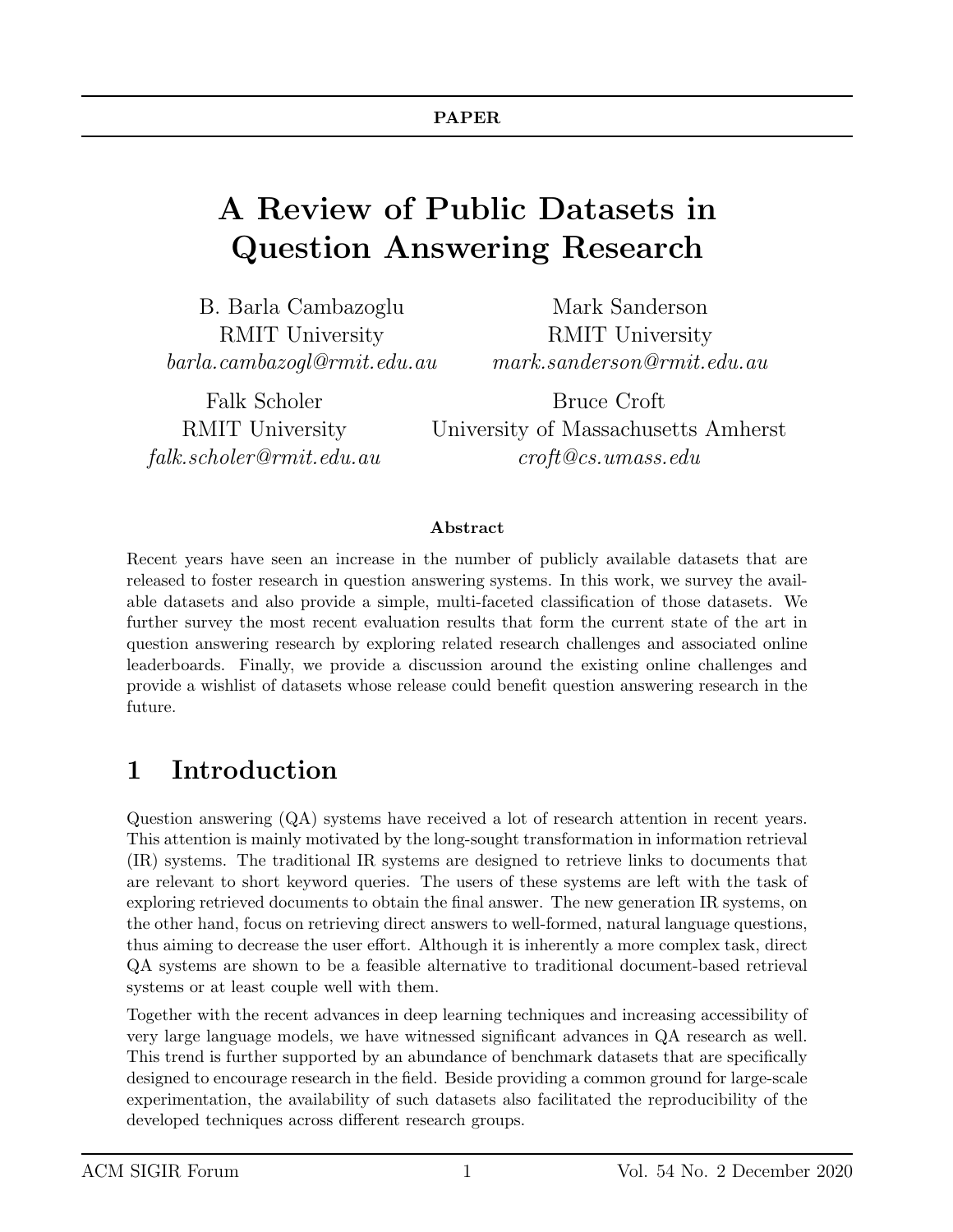The released datasets are often coupled with research challenges, which provide online evaluation platforms as well as leaderboards showing the results attained by different research groups on common test samples. These challenges offered two main benefits to the research community. First, the use of common evaluation scripts and metrics improved the comparability of results produced by different techniques, parameter settings or assumptions. Second, the use of leaderboards made the state-of-the-art performance results accessible to large audiences much faster than they are disseminated through scientific publications.

In this paper, we provide a survey of public datasets that are commonly used in QA research. We group these datasets based on a multi-faceted taxonomy and provide some background information for each dataset as well as a discussion of pros and cons. As another contribution, we review various research tasks associated with some of the surveyed datasets and provide pointers to online leaderboards, hoping to provide a sense of where the state-of-the-art stands in QA research. Finally, we provide a short discussion on the existing online challenges in QA research.

### 2 Datasets, Tasks, and Leaderboards

In this section, we provide a review of public datasets that are used in QA research. Our review excludes community QA datasets (e.g., nfL6 [\[Cohen and Croft,](#page-18-0)  $2016$ ], AN-TIQUE [\[Hashemi et al.,](#page-19-0) [2020\]](#page-19-0)), where the answers are obtained from community QA websites; knowledge-base QA datasets (e.g., CFQ [\[Keysers et al.,](#page-20-0) [2020\]](#page-20-0), RuBQ [\[Korablinov and](#page-20-1) [Braslavski,](#page-20-1) [2020\]](#page-20-1)), where the answers are extracted from factual knowledge, commonly represented as (subject, predicate, object) triplets; and quiz-style QA datasets with cloze-style tasks (e.g., BookTest [\[Bajgar et al.,](#page-18-1) [2016\]](#page-18-1), PD&CFT [\[Cui et al.,](#page-18-2) [2016\]](#page-18-2), CNN-DM [\[Hermann](#page-19-1) [et al.,](#page-19-1) [2015\]](#page-19-1), CBT [\[Hill et al.,](#page-19-2) [2016\]](#page-19-2), WDW [\[Onishi et al.,](#page-21-0) [2016\]](#page-21-0)), where the goal is to predict the missing word in a given piece of text, or multi-choice tasks (e.g., RACE [\[Lai](#page-20-2) [et al.,](#page-20-2) [2017\]](#page-20-2), MCTest [\[Richardson et al.,](#page-21-1) [2013\]](#page-21-1)), where the answers are selected from a small set of candidates. We exclude datasets which were released before 2015 as those datasets are small and/or outdated [\[Voorhees and Tice,](#page-21-2) [2000\]](#page-21-2). We omit a dataset if it is not accompanied with a publication that describes the details of the dataset (e.g.,  $TQuad$ ),<sup>2</sup> or the resource is no longer accessible at the link provided in the corresponding publication (e.g., SberQuAD [\[Efimov et al.,](#page-19-3) [2020\]](#page-19-3)). We also exclude QA datasets that are obtained through automatic translation from one language to another (e.g., K-QuAD [\[Lee et al.,](#page-20-3) [2018\]](#page-20-3) and SQuAD-es [\[Carrino et al.,](#page-18-3) [2020\]](#page-18-3), which are obtained by translating the original SQuAD dataset [\[Rajpurkar et al.,](#page-21-3) [2018,](#page-21-3) [2016\]](#page-21-4) from English to Korean and Spanish, respectively), as well as cross-lingual benchmark datasets (e.g., XQuAD [\[Artetxe et al.,](#page-18-4) [2020\]](#page-18-4), MLQA [\[Lewis](#page-20-4) [et al.,](#page-20-4) [2020\]](#page-20-4)). Finally, we omit datasets which involve questions and answers, but designed for tasks other than  $QA$  (e.g., DARC-IT [\[Brunato et al.,](#page-18-5) [2018\]](#page-18-5), where the goal is to identify question-worthy sentences). Instead, herein, we focus on large, original, and actively used datasets that are designed for relatively complex, open-domain QA tasks.

In Table [1,](#page-3-0) we provide a multi-faceted classification of the reviewed datasets. The two "Source" columns in the table show where the questions and documents in the dataset are obtained from, while the "Context" column shows the type of the documents used when

<sup>1</sup><https://ciir.cs.umass.edu/downloads/nfL6>

<sup>2</sup>Turkish NLP Q&A dataset, <https://github.com/TQuad/turkish-nlp-qa-dataset>.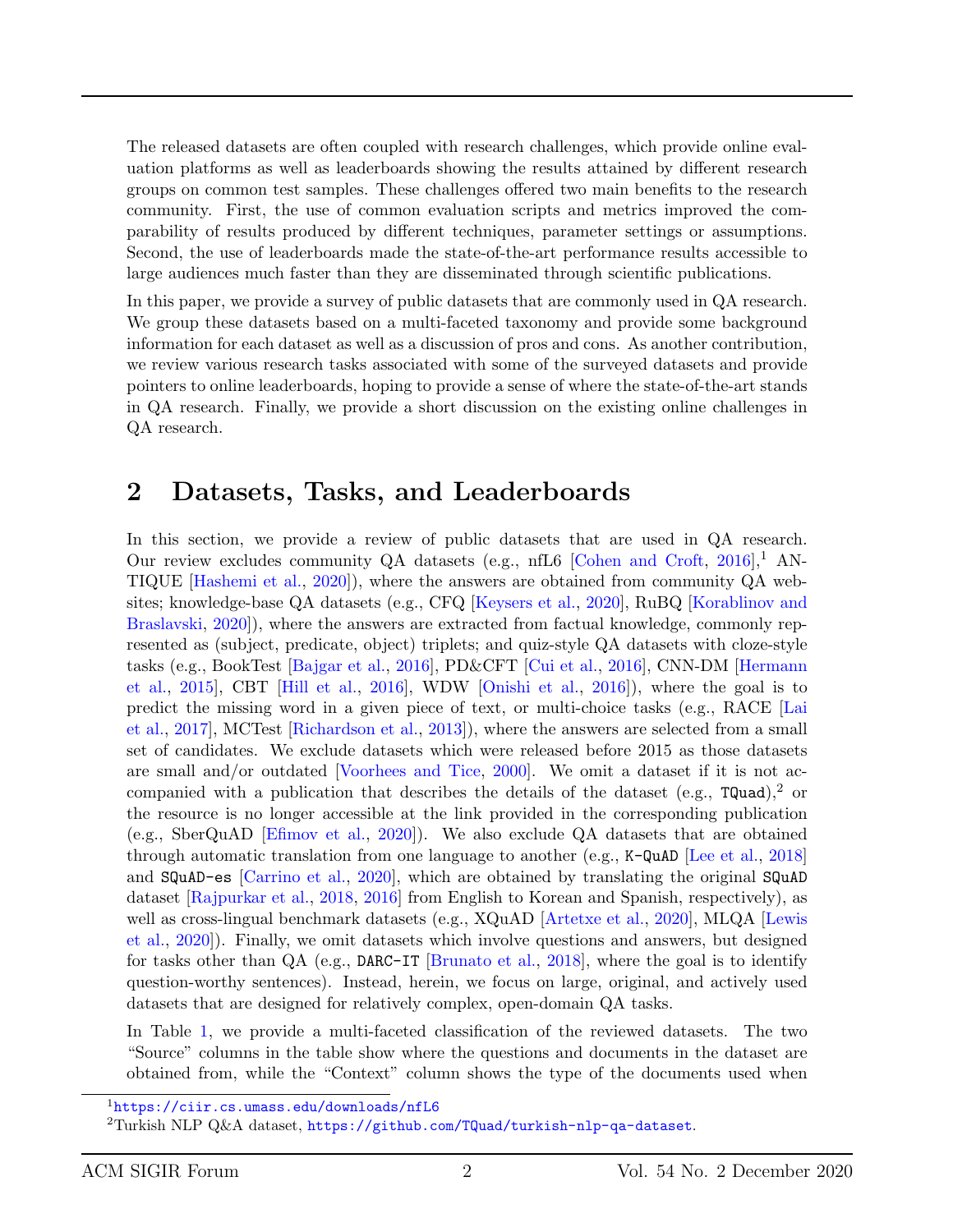generating the questions and answers. The "Conv." column indicates whether the dataset provides the questions and answers within a conversational context.

Table [2](#page-4-0) shows the QA tasks that are associated with the reviewed datasets. The task names are obtained by appending a tag to the dataset name when multiple tasks are associated with a dataset (e.g., TriviaQA-Wiki is a task associated with the TriviaQA dataset). Otherwise, they are the same as the dataset name (e.g., TyDiQA).

The tasks are grouped and presented under three headings as abstraction, extraction, and retrieval. In abstraction, which is the most challenging form of QA, the answer is generated in natural language and in free form without necessarily relying on the vocabulary of the question or document content. Extraction is a slightly less advanced task in that the answer needs to be assembled by identifying and selecting parts of a document that potentially contains an answer to the question. The simplest form of QA is based on retrieval, where the goal is to select an answer to a given question by ranking a number of short text segments, usually passages.

The leaderboards covered in our review are displayed in Table [3.](#page-5-0) In some cases, communitybased leaderboards are available on third-party websites (e.g., NarrativeQA<sup>3</sup>, WikiQA<sup>4</sup>, SearchQA<sup>5</sup> and NewsQA<sup>6</sup>). The metrics reported in these leaderboards are extracted from published papers. We prefer not to include such leaderboards in our review as they are not official leaderboards and tend to have limited coverage. Moreover, these leaderboards do not guarantee that the reported metrics are obtained in a common test environment.

The current leaders as well as the attained performance values are displayed in Table [4.](#page-6-0) We also display the human performance numbers in the same table when they are available for a task.

### 2.1 Abstractive Question Answering Datasets

#### 2.1.1 NarrativeQA

Dataset. The NarrativeQA dataset [Kočiský et al., [2018\]](#page-20-5) was released in 2017 by researchers from DeepMind and University of Oxford.<sup>7</sup> The document collection contains books sampled from the Project Gutenberg library and movie scripts crawled from various movie-related websites. The sampled books and movie scripts are referred to as stories. Moreover, plot summaries are obtained from Wikipedia for each story in the collection using their titles. This resulted in 1,567 story, summary pairs which are verified by human editors.

Questions were generated by crowdworkers based on presented plot summaries. Crowdworkers were instructed to create the questions in such a way that they can be answered by people who have read the full stories but not the summaries. The answers were also generated by crowdworkers based on the content of summaries. The answers were allowed to be short (e.g., phrases or short sentences) and had to contain grammatically correct, brief, and complete sentences. The final dataset contains 46,765 question, answer pairs.

 $3$ <https://paperswithcode.com/sota/question-answering-on-narrativeqa>

<sup>4</sup><https://paperswithcode.com/sota/question-answering-on-wikiqa>

<sup>5</sup><https://paperswithcode.com/sota/open-domain-question-answering-on-searchqa>

 $6$ <https://paperswithcode.com/sota/question-answering-on-newsqa>

<sup>7</sup><https://github.com/deepmind/narrativeqa>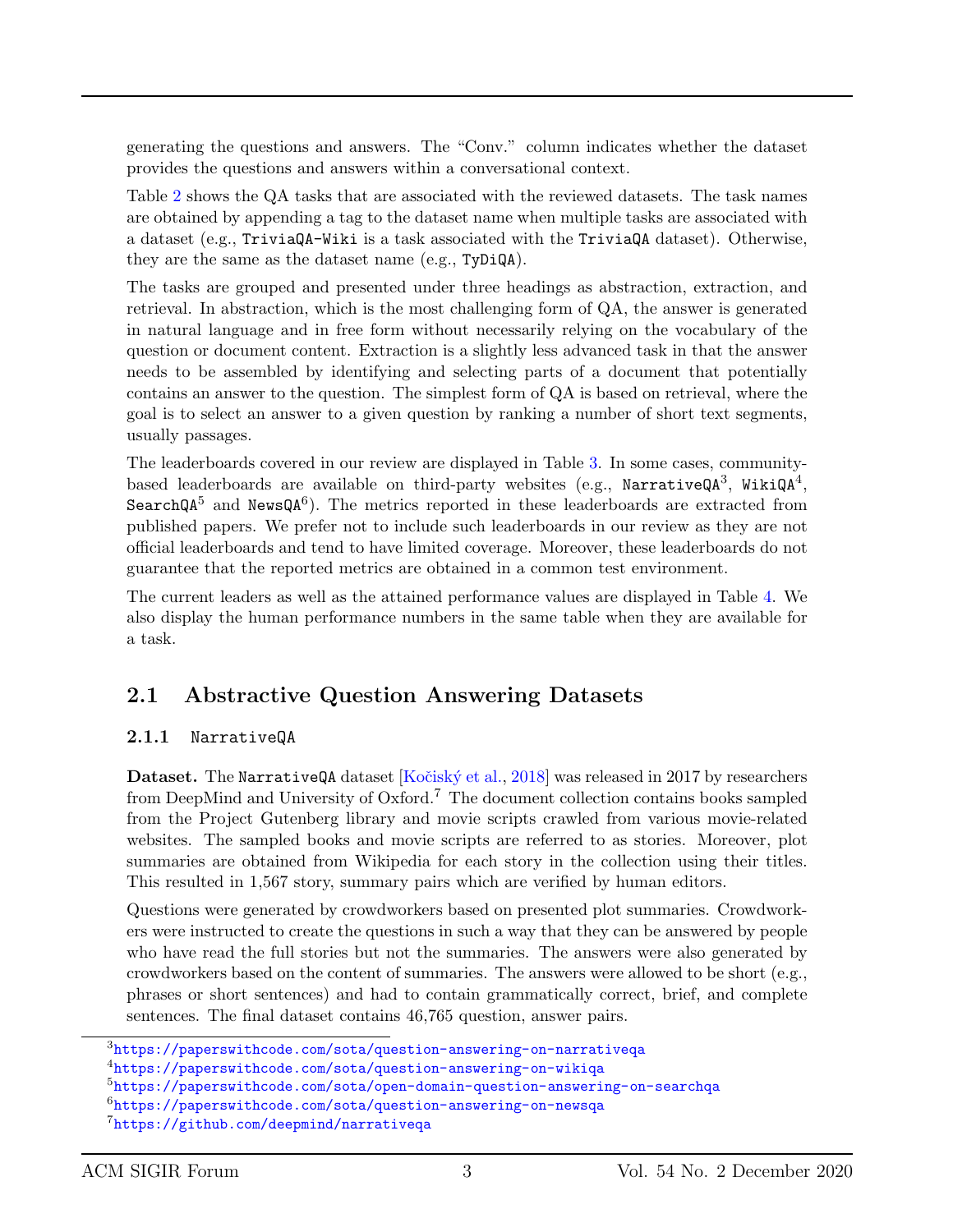|             |                       |             | Source            |               |                   |              |
|-------------|-----------------------|-------------|-------------------|---------------|-------------------|--------------|
| Dataset     | $\operatorname{Year}$ | Language    | Question          | Answer        | Context           | Conv.        |
| NarrativeQA | 2017                  | English     | Wikipedia         | Crowdworkers  | Wikipedia         | No           |
| QnA         | 2018                  | English     | Bing query logs   | Human editors | Web               | No           |
| NLGEN       | 2018                  | English     | Bing query logs   | Human editors | Web               | No           |
| DuReader    | 2018                  | Chinese     | Baidu query logs  | Crowdworkers  | Web, Baidu Zhidao | No           |
| TWEETQA     | 2019                  | English     | Crowdworkers      | Crowdworkers  | Tweets            | No           |
| ELI5        | 2019                  | English     | ELI5 Forum        | ELI5 Forum    | Forum posts       | No           |
| SQuAD       | 2016                  | English     | Crowdworkers      | Crowdworkers  | Wikipedia         | No           |
| TriviaQA    | 2017                  | English     | Trivia sites      | Trivia sites  | None              | No           |
| SearchQA    | 2017                  | English     | Jeopardy! writers | Google        | Search snippets   | No           |
| NewsQA      | 2017                  | English     | Crowdworkers      | Crowdworkers  | <b>News</b>       | No           |
| KorQuAD     | 2018                  | Korean      | Crowdworkers      | Crowdworkers  | Wikipedia         | No           |
| QuAC        | 2018                  | English     | Crowdworkers      | Crowdworkers  | Wikipedia         | $_{\rm Yes}$ |
| CoQA        | 2018                  | English     | Crowdworkers      | Crowdworkers  | Mixed             | Yes          |
| HotpotQA    | 2018                  | English     | Crowdworkers      | Crowdworkers  | Wikipedia         | No           |
| DRCD        | 2018                  | Tr. Chinese | Human editors     | Human editors | Wikipedia         | No           |
| CMRC        | 2018                  | Chinese     | Human editors     | Human editors | Wikipedia         | No           |
| ΝQ          | 2019                  | English     | Google query logs | Human editors | Wikipedia         | No           |
| TyDiQA      | 2020                  | Mixed       | Human editors     | Human editors | Wikipedia         | No           |
| FQuAD       | 2020                  | French      | Crowdworkers      | Crowdworkers  | Wikipedia         | No           |
| WikiQA      | 2015                  | English     | Bing query logs   | Crowdworkers  | Wikipedia         | No           |
| PR.         | 2018                  | English     | Bing query logs   | Bing          | Web               | No           |
| CAST        | 2020                  | English     | Human editors     | Human editors | Wikipedia, Web    | Yes          |

<span id="page-3-0"></span>Table 1: Public datasets used in question answering research

Task. There are two tasks. The first task, NarrativeQA-Summary, is to generate freeform answers to questions using the content of given summaries. The second task, NarrativeQA-Story, is to generate the answers using the content of stories, instead of summaries. The latter task is much more difficult in that the stories are somewhat longer than the summaries, thus also presenting efficiency challenges for the trained QA models. The ROUGE-L, BLEU-1, BLEU-4, and METEOR measures are used for performance evaluation in both tasks.

#### <span id="page-3-1"></span>2.1.2 QnA

Dataset. The QnA dataset [\[Nguyen et al.,](#page-20-6) [2016\]](#page-20-6) was released by Microsoft.<sup>8</sup> The first version (V1.0) was released in 2016 and contained 100,000 unique query answer pairs. The most recent version (V2.1), which was released in 2018, contained 1,010,916 queries, 8,841,823 passages extracted from 3,563,535 web pages, and 1,026,758 unique query answer pairs, including queries with no answers.

The data contains a sample of queries that were issued through Bing or Cortana. Nonquestion queries (e.g., those with navigational intent) are filtered out from the sample in a post-processing step using a machine-learned query intent classifier, treating the remaining queries as questions. On average, each question is associated with ten passages extracted from web pages retrieved for the question using Bing. Each question is associated with zero, one, or more answers, which are generated by crowdworkers after inspecting the content of passages retrieved for the question. The answers are expressed in natural language and are strictly limited to the information available in retrieved passages.

Task. The question answering task associated with the  $\text{OnA}$  dataset requires first predicting whether an answer can be provided based on an analysis of the candidate passages associated

<sup>8</sup><https://microsoft.github.io/msmarco>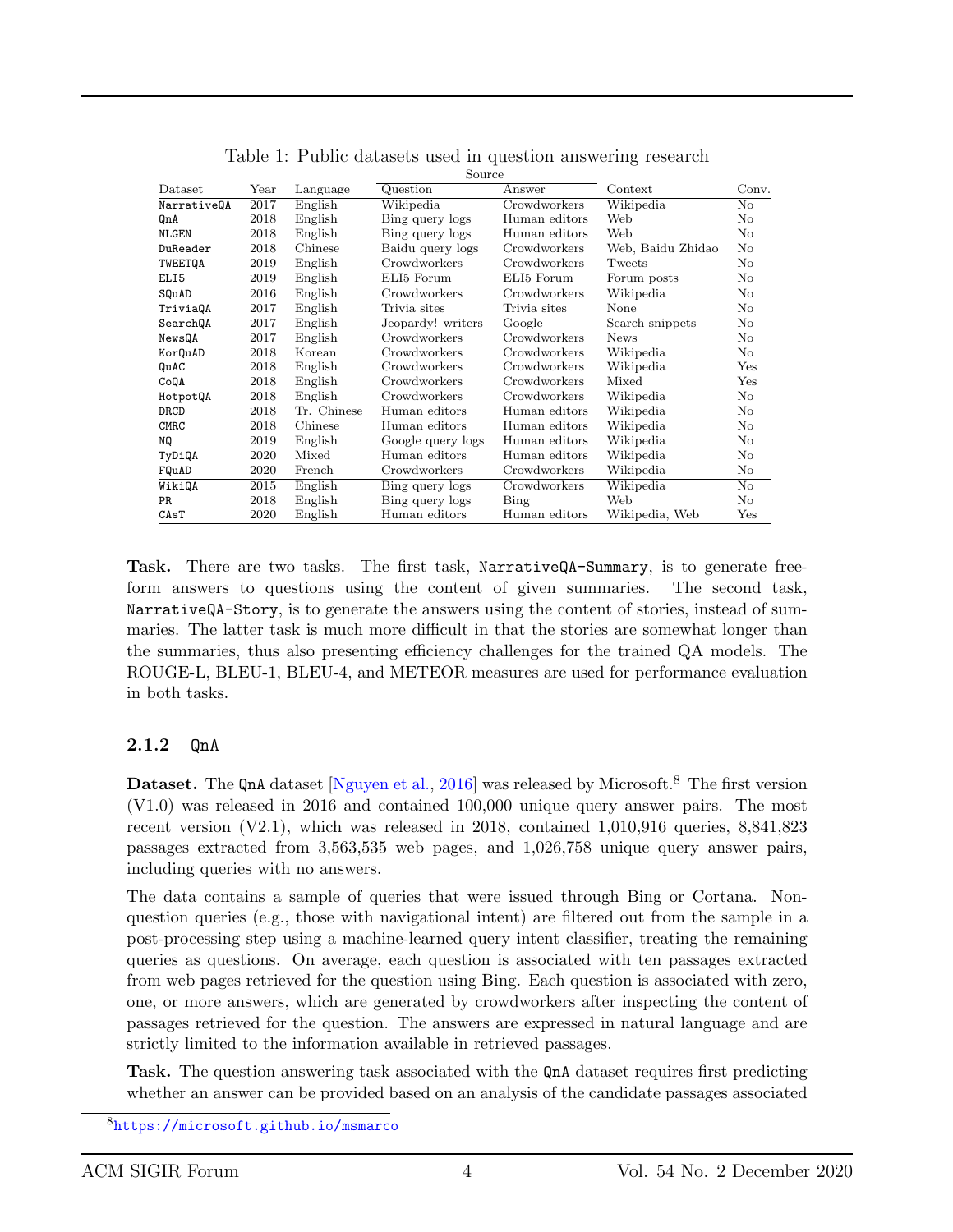| Task                | Type        | Training context     | Evaluation metrics              |
|---------------------|-------------|----------------------|---------------------------------|
| NarrativeQA-Summary | Abstraction | Wikipedia            | ROUGE-L, BLEU-1, BLEU-4, METEOR |
| NarrativeQA-Story   | Abstraction | Books, movie scripts | ROUGE-L, BLEU-1, BLEU-4, METEOR |
| QnA                 | Abstraction | Web                  | ROUGE-L, BLEU-1                 |
| NLGEN               | Abstraction | Web                  | ROUGE-L, BLEU-1                 |
| DuReader            | Abstraction | Web, Baidu Zhidao    | ROUGE-L, BLEU-4                 |
| TWEETQA             | Abstraction | Tweets               | ROUGE-L, BLEU-1, METEOR         |
| ELI5                | Abstraction | Web                  | ROUGE-L, ROUGE-1, ROUGE-2       |
| SQuAD               | Extraction  | Wikipedia            | $EM-L, F1$                      |
| TriviaQA-Wiki       | Extraction  | Wikipedia            | EM, F1                          |
| TriviaQA-Web        | Extraction  | Web                  | EM, F1                          |
| SearchQA            | Extraction  | Search snippets      | Accuracy, F1                    |
| NewsQA              | Extraction  | <b>News</b>          | EM, F1                          |
| KorQuAD             | Extraction  | Wikipedia            | EM, F1                          |
| QuAC                | Extraction  | Wikipedia            | HEQQ, HEQD, F1                  |
| CoQA                | Extraction  | Mixed                | F1                              |
| HotpotQA-Dist       | Extraction  | Wikipedia            | EM, F1                          |
| HotpotQA-Full       | Extraction  | Wikipedia            | EM, F1                          |
| DRCD                | Extraction  | Wikipedia            | EM, F1                          |
| CMRC-Test           | Extraction  | Wikipedia            | EM, F1                          |
| CMRC-Challenge      | Extraction  | Wikipedia            | EM, F1                          |
| NQ                  | Extraction  | Wikipedia            | F1                              |
| TyDiQA-Passage      | Extraction  | Wikipedia            | F1                              |
| TyDiQA-Minimal      | Extraction  | Wikipedia            | F1                              |
| FQuAD               | Extraction  | Wikipedia            | EM, F1                          |
| WikiQA              | Retrieval   | Wikipedia            | MAP, MRR                        |
| PR                  | Retrieval   | Web                  | MRR@10                          |
| CAsT                | Retrieval   | Wikipedia            | MAP, MRR, NDCG@3                |

<span id="page-4-0"></span>Table 2: Tasks designed for question answering research

with the query. If an answer can be provided, the system is then expected to generate a correct answer for the query in natural language. The performance is evaluated using the ROUGE-L and BLEU-1 measures.

#### 2.1.3 NLGEN

Dataset. The NLGEN dataset [\[Nguyen et al.,](#page-20-6) [2016\]](#page-20-6) is a follow-up dataset, which is very similar to QnA, as they share the same query sample and passage collection. The two datasets mainly differ in the way the answers are generated. The dataset was released in 2018 by Microsoft.

The answers in the NLGEN dataset are well-formed human answers as in the case of QnA, but they are generated by human editors after performing a post-hoc review of answers that are previously generated by other editors. A well-formed answer is generated for a question if i) the current answer has grammar issues, ii) it appears like the answer is generated by copy-pasting a piece of text from one of the retrieved passages, or iii) understanding the current answer requires having access to the question and passage context. The groundtruth contains 182,669 well-formed query, answer pairs.

Task. The task associated with the NLGEN dataset is also very similar to that of QnA since the systems are expected to generate an answer after analyzing candidate passages of each query. The generated answers, however, are expected to be well-formed, i.e., the answers are expected to make sense even when the context of the question and their passages is not available. In this respect, the task is considerably more challenging than that in QnA. The ROUGE-L and BLEU-1 measures are used in evaluation.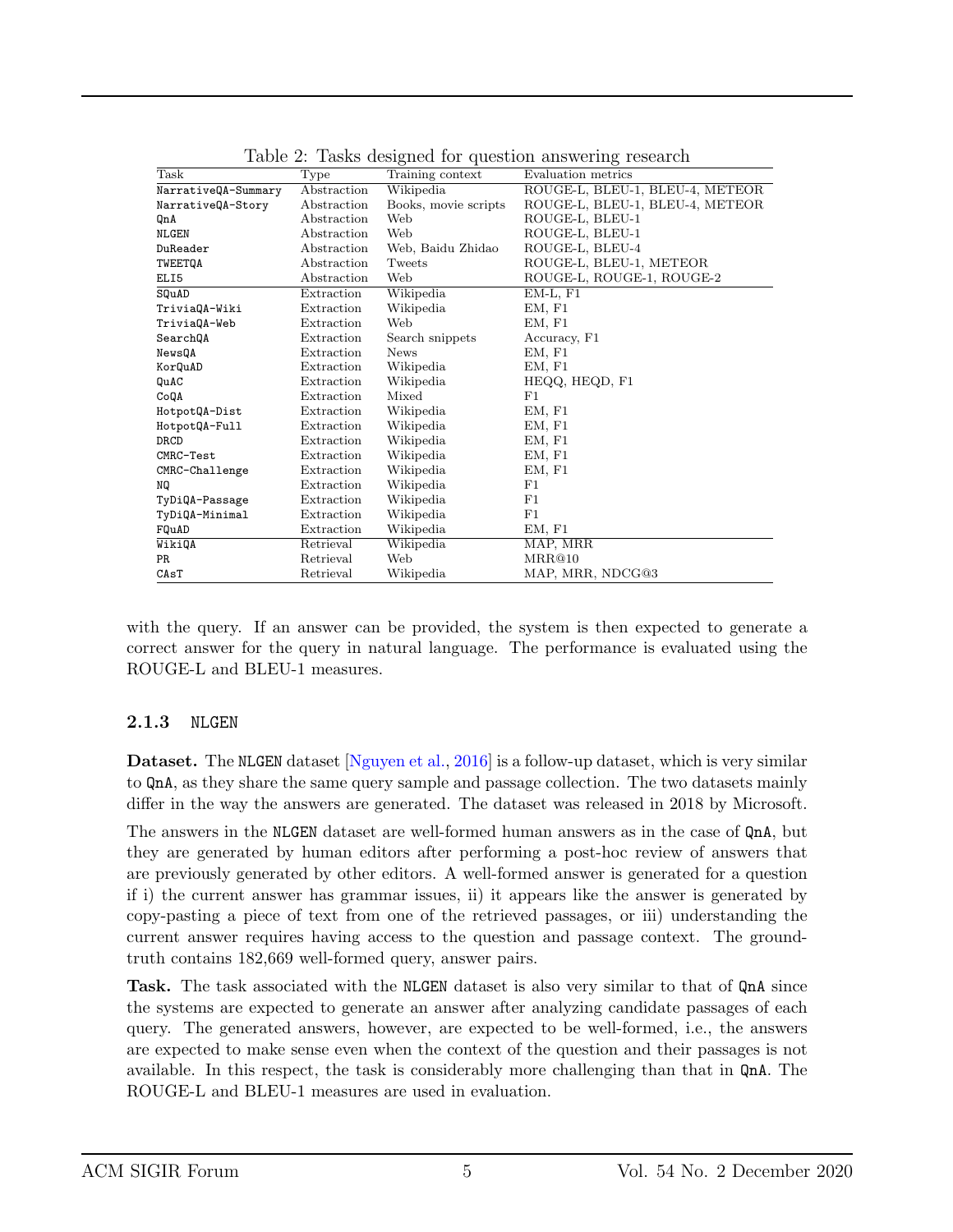| <b>Task</b>    | Years        | Entries | Leaderboard                                                 |
|----------------|--------------|---------|-------------------------------------------------------------|
| QnA            | $2016 - now$ | 77      | https://microsoft.github.io/msmarco                         |
| <b>NLGEN</b>   | $2018 - now$ | 86      | https://microsoft.github.io/msmarco                         |
| DuReader       | $2018 - now$ | 243     | https://ai.baidu.com/broad/subordinate?dataset=dureader     |
| TWEETQA        | 2019         | 9       | https://tweetqa.github.io                                   |
| ELI5           | 2019         | 4       | https://facebookresearch.github.io/ELI5                     |
| SQuAD          | $2016 - now$ | 167     | https://rajpurkar.github.io/SQuAD-explorer                  |
| TriviaQA-Wiki  | $2017 - now$ | 22      | https://competitions.codalab.org/competitions/17208#results |
| TriviaQA-Web   | $2017 - now$ | 14      | https://competitions.codalab.org/competitions/17208#results |
| KorQuAD        | $2018 - now$ | 100     | https://korquad.github.io/KorQuad%201.0                     |
| QuAC           | $2018 - now$ | 24      | https://quac.ai                                             |
| CoQA           | $2018 - now$ | 40      | https://stanfordnlp.github.io/coqa                          |
| HotpotQA-Dist  | $2018 - now$ | 40      | https://hotpotqa.github.io                                  |
| HotpotQA-Full  | $2018 - now$ | 37      | https://hotpotqa.github.io                                  |
| CMRC-Test      | $2018 - now$ | 39      | https://ymcui.github.io/cmrc2018                            |
| CMRC-Challenge | $2018 - now$ | 39      | https://ymcui.github.io/cmrc2018                            |
| NQ-Long        | N/A          | 43      | https://ai.google.com/research/NaturalQuestions             |
| NQ-Short       | N/A          | 43      | https://ai.google.com/research/NaturalQuestions             |
| TydiQA-Passage | $2020 - now$ | 3       | https://ai.google.com/research/tydiqa                       |
| TydiQA-Minimal | $2020 - now$ | 3       | https://ai.google.com/research/tydiqa                       |
| FQuAD          | $2020 - now$ | 5       | https://illuin-tech.github.io/FQuAD-explorer                |
| PR-Rerank      | $2018 - now$ | 59      | https://microsoft.github.io/msmarco                         |
| PR-Full        | $2018 - now$ | 34      | https://microsoft.github.io/msmarco                         |

<span id="page-5-0"></span>Table 3: Question answering tasks and associated leaderboards

#### 2.1.4 DuReader

Dataset. DuReader [\[He et al.,](#page-19-4) [2018\]](#page-19-4) is a Chinese QA dataset released by Baidu in 2018.<sup>9</sup> Questions are obtained from Baidu search query logs through a multi-step sampling process. First, most frequent one million queries were sampled from the query logs. A classifier was then used to automatically select 280,000 questions from that sample. Human annotators further filtered the selected questions, leaving 210,000 questions. The final question set contained 200,000 questions uniformly sampled from the previous set.

Before creating answers, some relevant documents were obtained for each question by submitting the questions to two different sources: Baidu Search (a Chinese web search engine) and Baidu Zhidao (a Chinese community QA site). The 200,000 unique questions were randomly split into two sets. Each subset was used to retrieve the top five documents from one of the sources. The answers are created through crowdsourcing. The crowdworkers were provided with a question and the set of documents relevant to the question. They were then requested to create an answer to the question in their own words by summarizing the associated documents. The answers created by the crowdworkers were further validated by 52 expert editors, who could correct or improve poor answers.

Task. The task is to analyze the set of relevant documents associated with each question and try to generate an answer to the question that resembles the human-generated answer, as much as possible. The ROUGE-L and BLEU-4 measures are used for evaluation.

#### 2.1.5 TWEETQA

Dataset. The TWEETQA dataset [\[Xiong et al.,](#page-21-5) [2019\]](#page-21-5) was released in 2019 by UCSB and IBM Research.<sup>10</sup> This is the first large-scale dataset that focuses on social media text. The

<sup>9</sup><https://github.com/baidu/DuReader>

<sup>10</sup><https://tweetqa.github.io>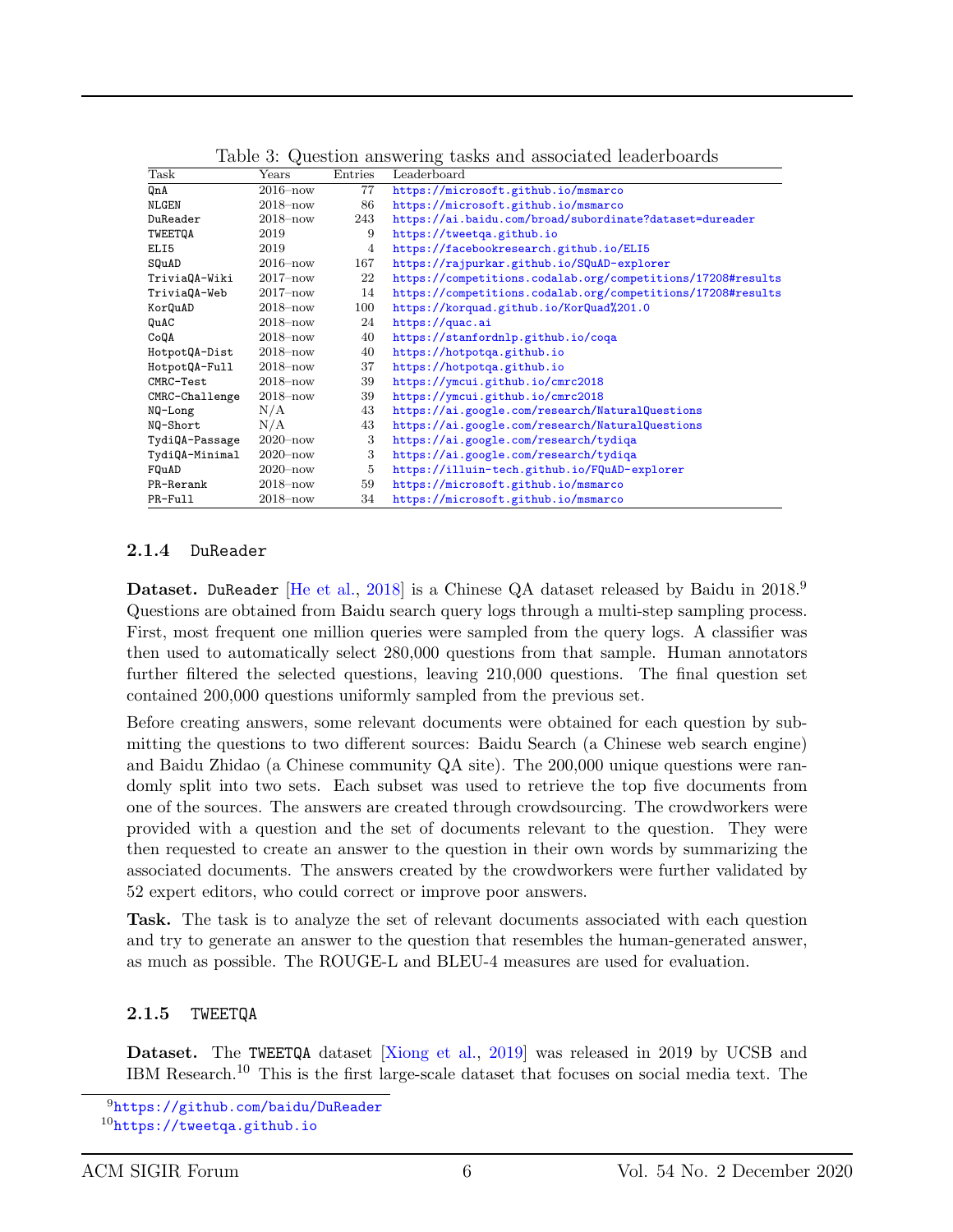| Task<br>Current leader<br>System<br>Alibaba<br>Rouge-L<br>0.540<br>0.539<br>QnA<br>$Bleu-1$<br>Alibaba<br>0.565<br>0.485<br><b>NTT</b><br>Rouge-L<br>0.498<br>0.632<br><b>NLGEN</b><br>Bleu-1<br><b>NTT</b><br>0.501<br>0.530<br>Meituan<br>Rouge-L<br>64.38<br>57.4<br>DuReader<br>Bleu-4<br>56.1<br>Alibaba<br>61.54<br>SCU<br>BLEU-1<br>76.5<br>70.0<br><b>METEOR</b><br>SCU<br>73.0<br>66.7<br>TWEETQA<br>SCU<br>ROUGE-L<br>78.3<br>73.5<br>$\overline{\mathrm{ROUGE-1}}$<br>$\overline{N/A}$<br>Facebook<br>30.6<br>$ROUGE-2$<br>N/A<br>6.2<br>Facebook<br>ELI5<br>ROUGE-L<br>24.3<br>N/A<br>Facebook<br>$EM-L$<br>90.724<br>86.831<br>QI-ANXIN<br>SQuAD<br>F1<br>93.011<br>89.452<br>QI-ANXIN<br>EM<br>$\overline{N/A}$<br>80.86<br>Anonymous<br>TriviaQA-Wiki<br>N/A<br>F1<br>84.50<br>Anonymous<br>ΕM<br>N/A<br>82.99<br>Anonymous<br>TriviaQA-Web<br>F1<br>N/A<br>87.18<br>Anonymous<br>EM<br>80.17<br>88.10<br>Samsung<br>KorQuAD<br>F1<br>91.20<br>95.57<br>Samsung<br>F1<br>Tencent<br>74.4<br>81.1<br>PAII Inc.<br>HEQQ<br>71.5<br>100<br>QuAC<br><b>HEQD</b><br>PAII Inc.<br>100<br>13.9<br>Zhuiyi Technology<br>F1<br>90.7<br>88.8<br>CoQA<br>N/A<br><b>EM</b><br>70.06<br>Anonymous<br>HotpotQA-Dist<br>F1<br>N/A<br>82.20<br>Anonymous<br><b>EM</b><br>N/A<br>65.71<br>Anonymous<br>HotpotQA-Full<br>F1<br>N/A<br>78.19<br>Anonymous<br>EM<br>Tencent<br>74.786<br>92.400<br>CMRC-Test<br>F1<br>97.914<br>90.693<br>Tencent<br>EM<br>HIT and iFLYTEK<br>31.923<br>90.382<br>CMRC-Challenge<br>F1<br>95.248<br>HIT and iFLYTEK<br>60.177<br>$\overline{F1}$<br>N/A<br>0.7778<br>Anonymous<br>NQ-Long<br>F1<br>$\rm N/A$<br>0.6411<br>NQ-Short<br>Anonymous<br>$\overline{\mathrm{F1}}$<br>TydiQA-Passage<br>79.9<br>77.65<br>Anonymous<br>F1<br>TydiQA-Minimal<br>63.40<br>70.1<br>Anonymous<br>EM<br>82.0<br><b>Illuin Technology</b><br>75.9<br>FQuAD<br>F1<br>91.5<br>91.2<br>Illuin Technology<br>N/A<br>Google<br>PR-Rerank<br>MRR@10<br>0.391<br>MRR@10<br>0.419<br>PR-Full | Performance |  |       |                  |
|---------------------------------------------------------------------------------------------------------------------------------------------------------------------------------------------------------------------------------------------------------------------------------------------------------------------------------------------------------------------------------------------------------------------------------------------------------------------------------------------------------------------------------------------------------------------------------------------------------------------------------------------------------------------------------------------------------------------------------------------------------------------------------------------------------------------------------------------------------------------------------------------------------------------------------------------------------------------------------------------------------------------------------------------------------------------------------------------------------------------------------------------------------------------------------------------------------------------------------------------------------------------------------------------------------------------------------------------------------------------------------------------------------------------------------------------------------------------------------------------------------------------------------------------------------------------------------------------------------------------------------------------------------------------------------------------------------------------------------------------------------------------------------------------------------------------------------------------------------------------------------------------------------------------------------------------------------------------------------------------------|-------------|--|-------|------------------|
|                                                                                                                                                                                                                                                                                                                                                                                                                                                                                                                                                                                                                                                                                                                                                                                                                                                                                                                                                                                                                                                                                                                                                                                                                                                                                                                                                                                                                                                                                                                                                                                                                                                                                                                                                                                                                                                                                                                                                                                                   | Metric      |  | Human |                  |
|                                                                                                                                                                                                                                                                                                                                                                                                                                                                                                                                                                                                                                                                                                                                                                                                                                                                                                                                                                                                                                                                                                                                                                                                                                                                                                                                                                                                                                                                                                                                                                                                                                                                                                                                                                                                                                                                                                                                                                                                   |             |  |       |                  |
|                                                                                                                                                                                                                                                                                                                                                                                                                                                                                                                                                                                                                                                                                                                                                                                                                                                                                                                                                                                                                                                                                                                                                                                                                                                                                                                                                                                                                                                                                                                                                                                                                                                                                                                                                                                                                                                                                                                                                                                                   |             |  |       |                  |
|                                                                                                                                                                                                                                                                                                                                                                                                                                                                                                                                                                                                                                                                                                                                                                                                                                                                                                                                                                                                                                                                                                                                                                                                                                                                                                                                                                                                                                                                                                                                                                                                                                                                                                                                                                                                                                                                                                                                                                                                   |             |  |       |                  |
|                                                                                                                                                                                                                                                                                                                                                                                                                                                                                                                                                                                                                                                                                                                                                                                                                                                                                                                                                                                                                                                                                                                                                                                                                                                                                                                                                                                                                                                                                                                                                                                                                                                                                                                                                                                                                                                                                                                                                                                                   |             |  |       |                  |
|                                                                                                                                                                                                                                                                                                                                                                                                                                                                                                                                                                                                                                                                                                                                                                                                                                                                                                                                                                                                                                                                                                                                                                                                                                                                                                                                                                                                                                                                                                                                                                                                                                                                                                                                                                                                                                                                                                                                                                                                   |             |  |       |                  |
|                                                                                                                                                                                                                                                                                                                                                                                                                                                                                                                                                                                                                                                                                                                                                                                                                                                                                                                                                                                                                                                                                                                                                                                                                                                                                                                                                                                                                                                                                                                                                                                                                                                                                                                                                                                                                                                                                                                                                                                                   |             |  |       |                  |
|                                                                                                                                                                                                                                                                                                                                                                                                                                                                                                                                                                                                                                                                                                                                                                                                                                                                                                                                                                                                                                                                                                                                                                                                                                                                                                                                                                                                                                                                                                                                                                                                                                                                                                                                                                                                                                                                                                                                                                                                   |             |  |       |                  |
|                                                                                                                                                                                                                                                                                                                                                                                                                                                                                                                                                                                                                                                                                                                                                                                                                                                                                                                                                                                                                                                                                                                                                                                                                                                                                                                                                                                                                                                                                                                                                                                                                                                                                                                                                                                                                                                                                                                                                                                                   |             |  |       |                  |
|                                                                                                                                                                                                                                                                                                                                                                                                                                                                                                                                                                                                                                                                                                                                                                                                                                                                                                                                                                                                                                                                                                                                                                                                                                                                                                                                                                                                                                                                                                                                                                                                                                                                                                                                                                                                                                                                                                                                                                                                   |             |  |       |                  |
|                                                                                                                                                                                                                                                                                                                                                                                                                                                                                                                                                                                                                                                                                                                                                                                                                                                                                                                                                                                                                                                                                                                                                                                                                                                                                                                                                                                                                                                                                                                                                                                                                                                                                                                                                                                                                                                                                                                                                                                                   |             |  |       |                  |
|                                                                                                                                                                                                                                                                                                                                                                                                                                                                                                                                                                                                                                                                                                                                                                                                                                                                                                                                                                                                                                                                                                                                                                                                                                                                                                                                                                                                                                                                                                                                                                                                                                                                                                                                                                                                                                                                                                                                                                                                   |             |  |       |                  |
|                                                                                                                                                                                                                                                                                                                                                                                                                                                                                                                                                                                                                                                                                                                                                                                                                                                                                                                                                                                                                                                                                                                                                                                                                                                                                                                                                                                                                                                                                                                                                                                                                                                                                                                                                                                                                                                                                                                                                                                                   |             |  |       |                  |
|                                                                                                                                                                                                                                                                                                                                                                                                                                                                                                                                                                                                                                                                                                                                                                                                                                                                                                                                                                                                                                                                                                                                                                                                                                                                                                                                                                                                                                                                                                                                                                                                                                                                                                                                                                                                                                                                                                                                                                                                   |             |  |       |                  |
|                                                                                                                                                                                                                                                                                                                                                                                                                                                                                                                                                                                                                                                                                                                                                                                                                                                                                                                                                                                                                                                                                                                                                                                                                                                                                                                                                                                                                                                                                                                                                                                                                                                                                                                                                                                                                                                                                                                                                                                                   |             |  |       |                  |
|                                                                                                                                                                                                                                                                                                                                                                                                                                                                                                                                                                                                                                                                                                                                                                                                                                                                                                                                                                                                                                                                                                                                                                                                                                                                                                                                                                                                                                                                                                                                                                                                                                                                                                                                                                                                                                                                                                                                                                                                   |             |  |       |                  |
|                                                                                                                                                                                                                                                                                                                                                                                                                                                                                                                                                                                                                                                                                                                                                                                                                                                                                                                                                                                                                                                                                                                                                                                                                                                                                                                                                                                                                                                                                                                                                                                                                                                                                                                                                                                                                                                                                                                                                                                                   |             |  |       |                  |
|                                                                                                                                                                                                                                                                                                                                                                                                                                                                                                                                                                                                                                                                                                                                                                                                                                                                                                                                                                                                                                                                                                                                                                                                                                                                                                                                                                                                                                                                                                                                                                                                                                                                                                                                                                                                                                                                                                                                                                                                   |             |  |       |                  |
|                                                                                                                                                                                                                                                                                                                                                                                                                                                                                                                                                                                                                                                                                                                                                                                                                                                                                                                                                                                                                                                                                                                                                                                                                                                                                                                                                                                                                                                                                                                                                                                                                                                                                                                                                                                                                                                                                                                                                                                                   |             |  |       |                  |
|                                                                                                                                                                                                                                                                                                                                                                                                                                                                                                                                                                                                                                                                                                                                                                                                                                                                                                                                                                                                                                                                                                                                                                                                                                                                                                                                                                                                                                                                                                                                                                                                                                                                                                                                                                                                                                                                                                                                                                                                   |             |  |       |                  |
|                                                                                                                                                                                                                                                                                                                                                                                                                                                                                                                                                                                                                                                                                                                                                                                                                                                                                                                                                                                                                                                                                                                                                                                                                                                                                                                                                                                                                                                                                                                                                                                                                                                                                                                                                                                                                                                                                                                                                                                                   |             |  |       |                  |
|                                                                                                                                                                                                                                                                                                                                                                                                                                                                                                                                                                                                                                                                                                                                                                                                                                                                                                                                                                                                                                                                                                                                                                                                                                                                                                                                                                                                                                                                                                                                                                                                                                                                                                                                                                                                                                                                                                                                                                                                   |             |  |       |                  |
|                                                                                                                                                                                                                                                                                                                                                                                                                                                                                                                                                                                                                                                                                                                                                                                                                                                                                                                                                                                                                                                                                                                                                                                                                                                                                                                                                                                                                                                                                                                                                                                                                                                                                                                                                                                                                                                                                                                                                                                                   |             |  |       |                  |
|                                                                                                                                                                                                                                                                                                                                                                                                                                                                                                                                                                                                                                                                                                                                                                                                                                                                                                                                                                                                                                                                                                                                                                                                                                                                                                                                                                                                                                                                                                                                                                                                                                                                                                                                                                                                                                                                                                                                                                                                   |             |  |       |                  |
|                                                                                                                                                                                                                                                                                                                                                                                                                                                                                                                                                                                                                                                                                                                                                                                                                                                                                                                                                                                                                                                                                                                                                                                                                                                                                                                                                                                                                                                                                                                                                                                                                                                                                                                                                                                                                                                                                                                                                                                                   |             |  |       |                  |
|                                                                                                                                                                                                                                                                                                                                                                                                                                                                                                                                                                                                                                                                                                                                                                                                                                                                                                                                                                                                                                                                                                                                                                                                                                                                                                                                                                                                                                                                                                                                                                                                                                                                                                                                                                                                                                                                                                                                                                                                   |             |  |       |                  |
|                                                                                                                                                                                                                                                                                                                                                                                                                                                                                                                                                                                                                                                                                                                                                                                                                                                                                                                                                                                                                                                                                                                                                                                                                                                                                                                                                                                                                                                                                                                                                                                                                                                                                                                                                                                                                                                                                                                                                                                                   |             |  |       |                  |
|                                                                                                                                                                                                                                                                                                                                                                                                                                                                                                                                                                                                                                                                                                                                                                                                                                                                                                                                                                                                                                                                                                                                                                                                                                                                                                                                                                                                                                                                                                                                                                                                                                                                                                                                                                                                                                                                                                                                                                                                   |             |  |       |                  |
|                                                                                                                                                                                                                                                                                                                                                                                                                                                                                                                                                                                                                                                                                                                                                                                                                                                                                                                                                                                                                                                                                                                                                                                                                                                                                                                                                                                                                                                                                                                                                                                                                                                                                                                                                                                                                                                                                                                                                                                                   |             |  |       |                  |
|                                                                                                                                                                                                                                                                                                                                                                                                                                                                                                                                                                                                                                                                                                                                                                                                                                                                                                                                                                                                                                                                                                                                                                                                                                                                                                                                                                                                                                                                                                                                                                                                                                                                                                                                                                                                                                                                                                                                                                                                   |             |  |       |                  |
|                                                                                                                                                                                                                                                                                                                                                                                                                                                                                                                                                                                                                                                                                                                                                                                                                                                                                                                                                                                                                                                                                                                                                                                                                                                                                                                                                                                                                                                                                                                                                                                                                                                                                                                                                                                                                                                                                                                                                                                                   |             |  |       |                  |
|                                                                                                                                                                                                                                                                                                                                                                                                                                                                                                                                                                                                                                                                                                                                                                                                                                                                                                                                                                                                                                                                                                                                                                                                                                                                                                                                                                                                                                                                                                                                                                                                                                                                                                                                                                                                                                                                                                                                                                                                   |             |  |       |                  |
|                                                                                                                                                                                                                                                                                                                                                                                                                                                                                                                                                                                                                                                                                                                                                                                                                                                                                                                                                                                                                                                                                                                                                                                                                                                                                                                                                                                                                                                                                                                                                                                                                                                                                                                                                                                                                                                                                                                                                                                                   |             |  |       |                  |
|                                                                                                                                                                                                                                                                                                                                                                                                                                                                                                                                                                                                                                                                                                                                                                                                                                                                                                                                                                                                                                                                                                                                                                                                                                                                                                                                                                                                                                                                                                                                                                                                                                                                                                                                                                                                                                                                                                                                                                                                   |             |  |       |                  |
|                                                                                                                                                                                                                                                                                                                                                                                                                                                                                                                                                                                                                                                                                                                                                                                                                                                                                                                                                                                                                                                                                                                                                                                                                                                                                                                                                                                                                                                                                                                                                                                                                                                                                                                                                                                                                                                                                                                                                                                                   |             |  |       |                  |
|                                                                                                                                                                                                                                                                                                                                                                                                                                                                                                                                                                                                                                                                                                                                                                                                                                                                                                                                                                                                                                                                                                                                                                                                                                                                                                                                                                                                                                                                                                                                                                                                                                                                                                                                                                                                                                                                                                                                                                                                   |             |  |       |                  |
|                                                                                                                                                                                                                                                                                                                                                                                                                                                                                                                                                                                                                                                                                                                                                                                                                                                                                                                                                                                                                                                                                                                                                                                                                                                                                                                                                                                                                                                                                                                                                                                                                                                                                                                                                                                                                                                                                                                                                                                                   |             |  |       |                  |
|                                                                                                                                                                                                                                                                                                                                                                                                                                                                                                                                                                                                                                                                                                                                                                                                                                                                                                                                                                                                                                                                                                                                                                                                                                                                                                                                                                                                                                                                                                                                                                                                                                                                                                                                                                                                                                                                                                                                                                                                   |             |  |       |                  |
|                                                                                                                                                                                                                                                                                                                                                                                                                                                                                                                                                                                                                                                                                                                                                                                                                                                                                                                                                                                                                                                                                                                                                                                                                                                                                                                                                                                                                                                                                                                                                                                                                                                                                                                                                                                                                                                                                                                                                                                                   |             |  |       |                  |
|                                                                                                                                                                                                                                                                                                                                                                                                                                                                                                                                                                                                                                                                                                                                                                                                                                                                                                                                                                                                                                                                                                                                                                                                                                                                                                                                                                                                                                                                                                                                                                                                                                                                                                                                                                                                                                                                                                                                                                                                   |             |  |       |                  |
|                                                                                                                                                                                                                                                                                                                                                                                                                                                                                                                                                                                                                                                                                                                                                                                                                                                                                                                                                                                                                                                                                                                                                                                                                                                                                                                                                                                                                                                                                                                                                                                                                                                                                                                                                                                                                                                                                                                                                                                                   |             |  | N/A   | Meituan-Dianping |

<span id="page-6-0"></span>Table 4: Current leaders in online leaderboards Performance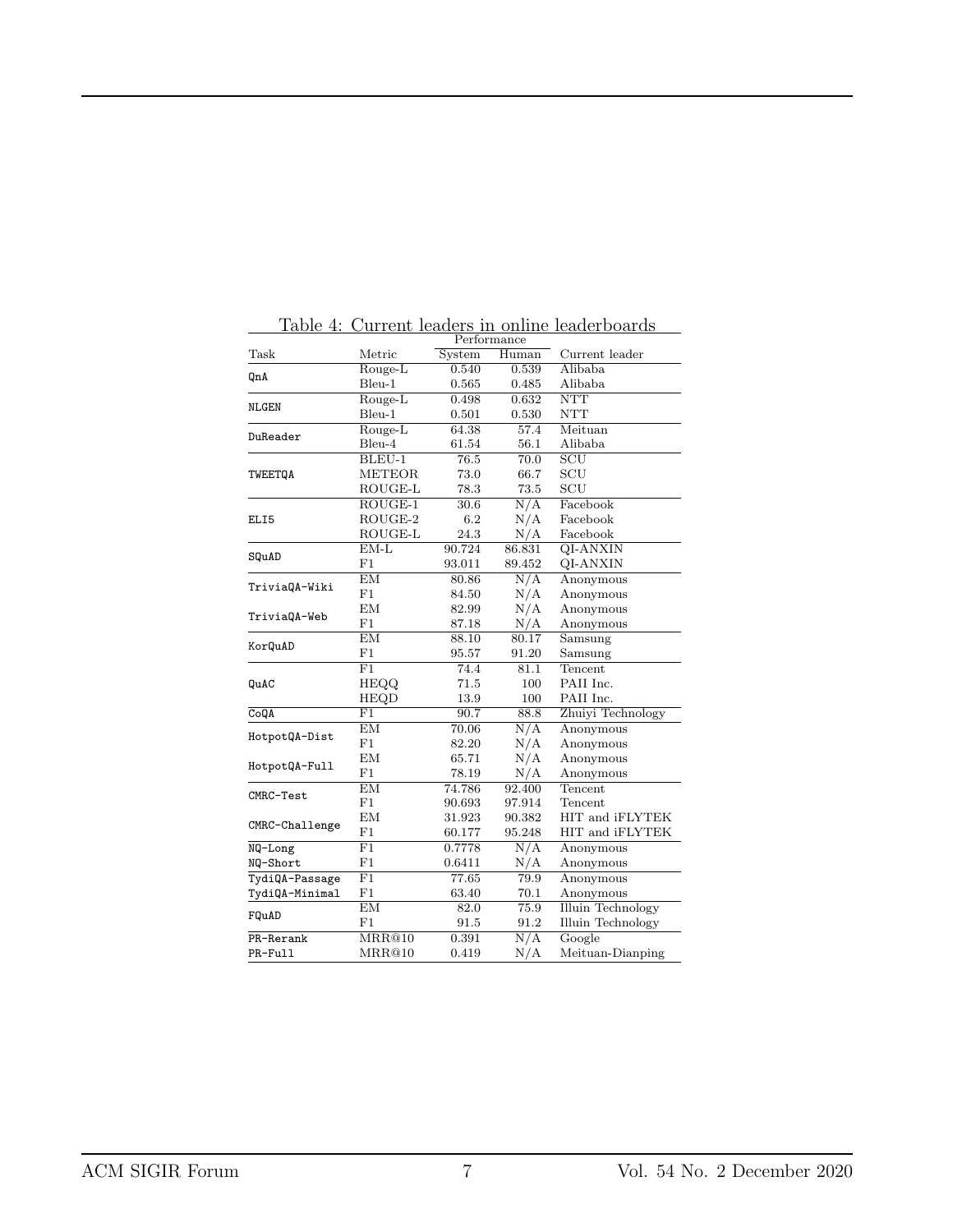dataset involves tweets and related questions generated by crowdworkers.

The collection of tweets are sampled from archived snapshots of two major news websites (CNN, NBC) as an attempt to limit the scope to more meaningful informative social media content. Uninformative tweets are further filtered out using a supervised machine learning model. The final collection contains 17,794 tweets extracted from 10,898 news articles.

The ground-truth contains tweet, question, answer triples obtained through crowdsourcing. In each human intelligence task in the study, a crowdworker read three tweets and generates two question, answer pairs for each tweet. The crowdworkers generated their answers after inspection of the content of tweets and were free to choose words that do not appear in the tweet when constructing their answers. After all pairs are obtained, further filtering was performed by removing pairs from crowdworkers who did not follow instructions, pairs with yes/no answers, and questions with less than five words. The final ground-truth contained 13,757 triples. To evaluate human performance, the questions in the development and test sets were answered further by additional crowdworkers in a separate study. In this follow-up study, the crowdworkers were presented with tweet, question pairs collected in the previous study. Questions could be labeled as unanswerable at this step.

Task. Given a short tweet and an associated question as input, the task for the TWEETQA dataset is to generate a textual answer. The answers could be generated in natural language, rendering the task an abstractive QA task. The evaluation is done using the ROUGE-L, BLEU-1, and METEOR measures.

#### 2.1.6 ELI5

Dataset. The ELI5 dataset [\[Fan et al.,](#page-19-5) [2019\]](#page-19-5) was released in 2019 by Facebook.<sup>11</sup> This dataset focuses on complex or open-ended questions that seek in-depth answers having multiple sentences.

The questions and answers in the dataset are both sampled from the ELI5 (Explain Like I'm Five) web forum. A question is included in the sample only if its score (the difference between the question's up-votes and down-votes) is at least two and the question has at least one answer with a score of at least two. The sample contained about 272,000 questions. For each question, the answer with the highest vote is assumed to be the correct answer, potentially having multiple correct answers for a question.

Each question in the dataset is associated with a supporting document, created by concatenating sentences extracted from the top 100 web pages matching the question. The sentences are selected based on their tf-idf similarity to the question. The underlying web page collection contains pages from the July 2018 archive of the Common Crawl web repository.

Task. Given a question, the task is to generate a multi-sentence answer for a given question after an inspection of the question's supporting document. Different variants of the ROUGE measure (ROUGE-L, ROUGE-1, ROUGE-2) are used in the evaluation step.

<sup>11</sup><https://facebookresearch.github.io/ELI5>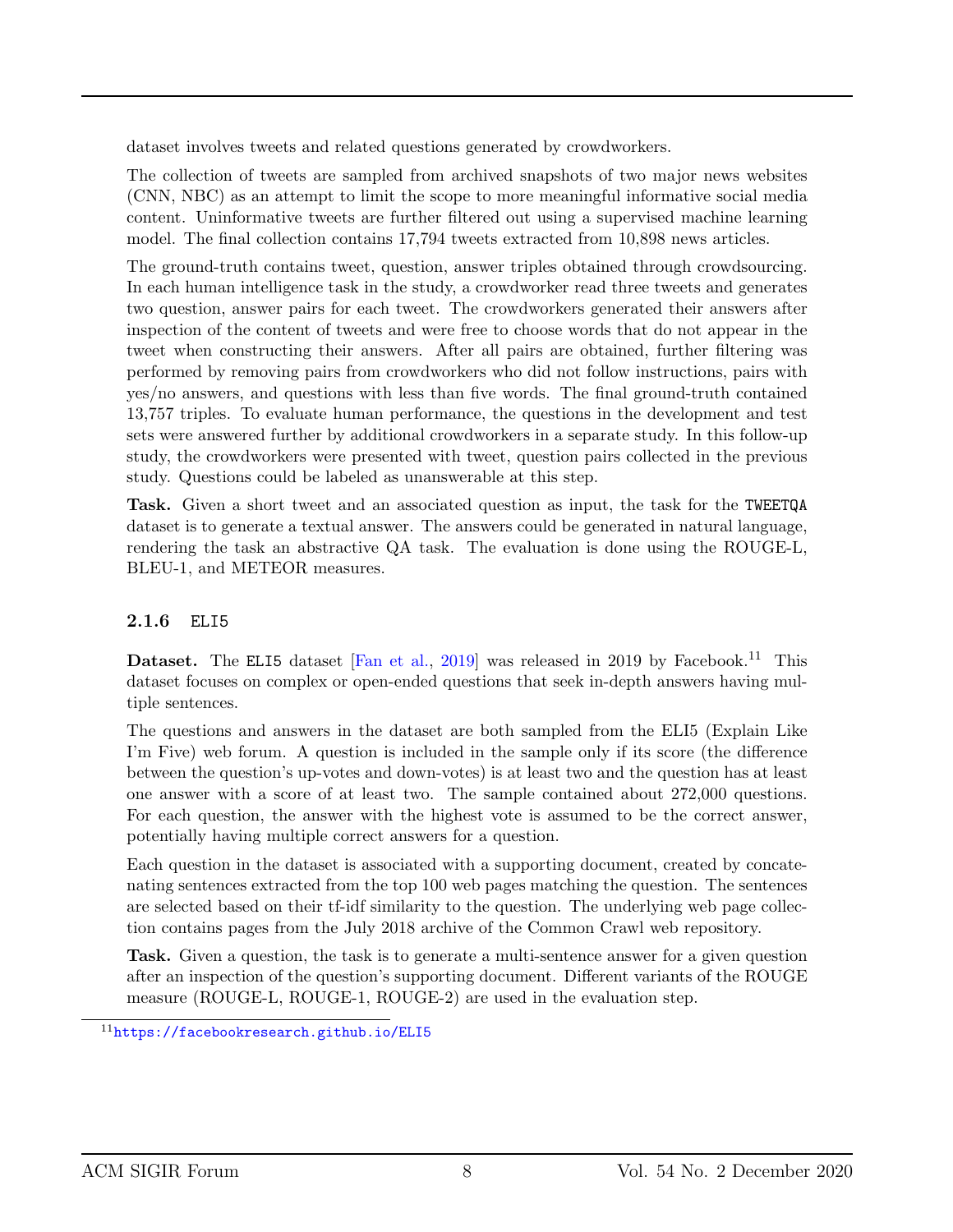### 2.2 Extractive Question Answering Datasets

#### 2.2.1 SQuAD

Dataset. SQuAD stands for the Stanford Question Answering Dataset [\[Rajpurkar et al.,](#page-21-3) [2018,](#page-21-3) [2016\]](#page-21-4).<sup>12</sup> The SQuAD dataset has two versions which were released in 2016 and 2018.

The document collection is based on passages extracted from Wikipedia articles. In order to focus on high-quality articles, 10,000 English Wikipedia articles with the highest PageRank values were first identified. Then, 536 articles were sampled from this smaller set uniformly at random. Passages were selected from the sampled articles by filtering out images, figures, and tables. Passages that are shorter than 500 characters were excluded, yielding 23,215 passages on a wide range of topics.

The first version of the SQuAD dataset had 107,702 questions. The questions and answer were generated by crowdworkers. To this end, each crowdworker was presented with a Wikipedia passage and tasked with asking and answering up to five questions based on the content of the passage. The crowdworkers generated their answers by highlighting segments of text in the passage. Every question in this version of the dataset had an associated answer. For each question in the development and test sets, at least two additional answers were obtained from crowdworkers in order to get an indication of human performance.

The second version of the dataset added 53,775 new questions. These questions were obtained in a separate crowdsourcing study, where crowdworkers were asked to generate a question that cannot be answered by the presented Wikipedia passage. For each passage, crowdworkers generated up to five questions.

Task. The task for the SQuAD dataset requires making two separate decisions. First, given a question and a passage, a system has to decide whether the given passage contains enough information to answer the question. Second, if there is sufficient information, it should select parts of the passage that answers the question. Therefore, the task aims at measuring a system's ability to answer questions as well as abstaining when an answer is not available. The EM-L and F1 measures are used in the second task for evaluation.

#### 2.2.2 TriviaQA

Dataset. The TriviaQA dataset [\[Joshi et al.,](#page-20-7) [2017\]](#page-20-7) was released in 2017 by researchers from University of Washington.<sup>13</sup> The questions and answers in the dataset are crawled from  $14$ different trivia and quiz-league websites, removing questions having less than four tokens. The questions in the dataset are mostly complex and compositional with large syntactic and lexical variability between questions. It is claimed that answering questions requires more cross-sentence reasoning compared to earlier datasets.

Question, answer pairs were associated with evidence documents obtained from two sources, the Web and Wikipedia, leading to two different types of ground-truth. The web documents were obtained by submitting questions to the Bing search API as a query and retrieving the top 50 search results URLs. After removing the trivia websites and non-HTML documents, the content of the top 10 web pages was crawled. Each question, answer, page triplet formed

<sup>12</sup><https://rajpurkar.github.io/SQuAD-explorer> <sup>13</sup><https://nlp.cs.washington.edu/triviaqa>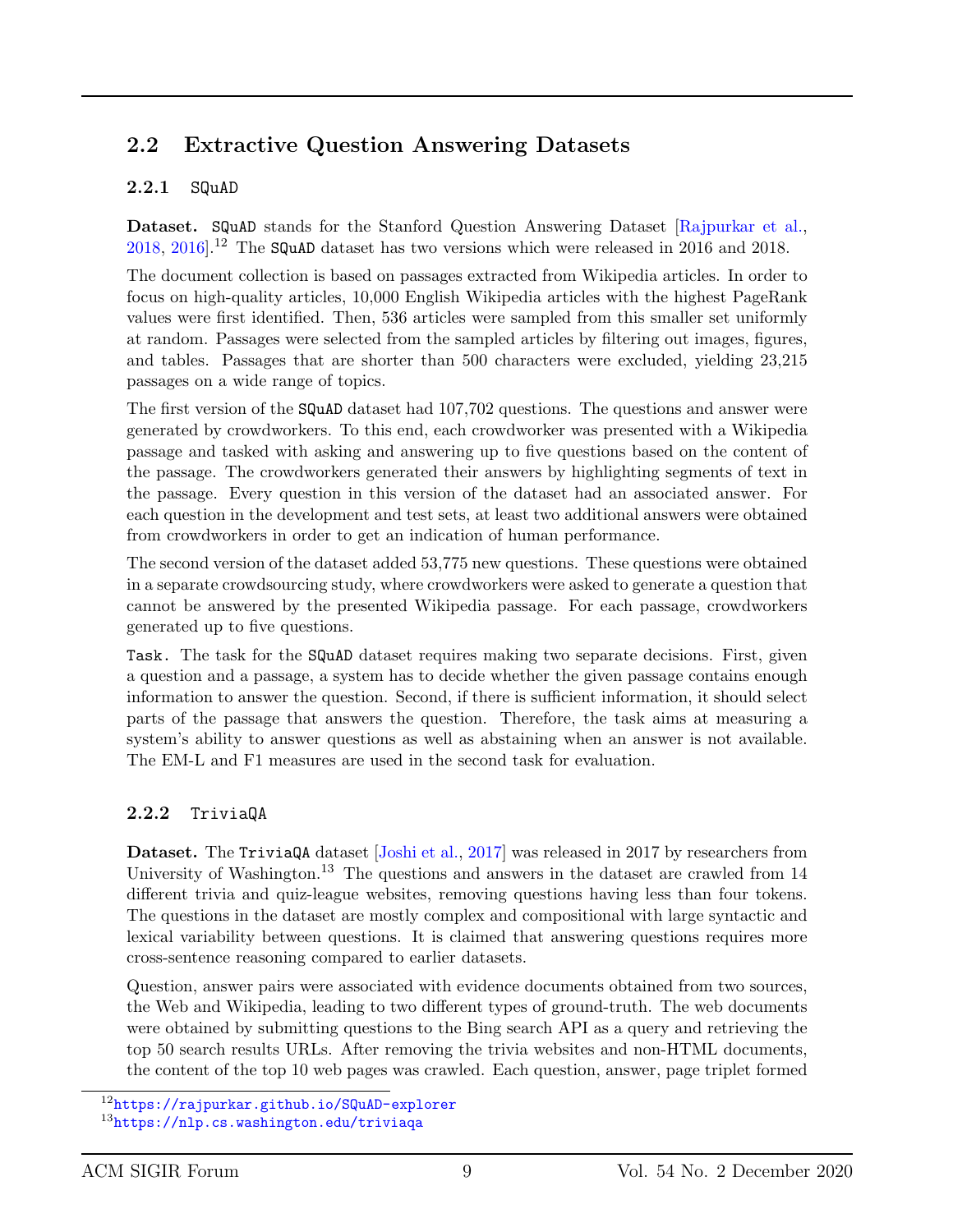an instance in the ground-truth data. The Wikipedia pages were obtained by mapping entities mentioned in the question to pages using an entity linker. All Wikipedia pages identified for a question, answer pair were then combined into a single evidence document for the pair.

Tasks. The are two tasks: TriviaQA-Web and TriviaQA-Wiki. The aim of the former task is to answer questions using the web page associated with the question, while using the pool of Wikipedia pages in the latter task. Both tasks relied on the EM and F1 measures.

#### 2.2.3 SearchQA

Dataset. The SearchQA dataset [\[Dunn et al.,](#page-19-6) [2017\]](#page-19-6) was released by researchers from New York University in  $2017<sup>14</sup>$  The question, answer pairs in the dataset were obtained by crawling J! Archive, which hosts questions and answers from the television show Jeopardy! Each pair was associated with a set of search snippets retrieved from Google by submitting the question as a query. The obtained snippets went through some filtering to make sure that answers cannot be found simply by matching question words. A question, answer pair was removed if the answer has more than three words or its search snippets do not contain the answer. After all these processing, the final dataset had 140,461 question, answer pairs, and each pair has 49.6 snippets, on average.

Task. The task is to answer questions based on the context provided by the set of search snippets. The accuracy and F1 measures are the preferred measures for evaluation.

#### 2.2.4 NewsQA

Dataset. The NewsQA dataset [\[Trischler et al.,](#page-21-6) [2017\]](#page-21-6) was released by Microsoft in 2017 with the goal of creating a more natural and challenging dataset than the previous ones.<sup>15</sup> This dataset specifically focuses on QA in the news domain and questions that require reasoning ability to come up with an answer.

The underlying document collection contains a sample of news articles obtained from the DeepMind QA Dataset. The original dataset contains 90,266 news articles retrieved from CNN. A total of 12,744 news articles were sampled from this collection uniformly at random.

The questions were generated by crowdworkers in natural language, using partial information from the news articles in the collection. In particular, a crowdworker was shown a news article's headline and summary, and was asked to formulate a question about the article without accessing its full content. This aimed to prevent simple reformulations of sentences in the article's text and to increase the likelihood of obtaining questions that cannot be fully answered by the article. Each crowdworker generated up to three questions for an article this way.

The answers were generated by a separate set of crowdworkers in a succeeding study. In each task of the study, a crowdworker was presented with a full news article together with its associated questions obtained in the previous study. The crowdworkers generated their answers by highlighting a single, continuous span of text within the article if an answer was

<sup>14</sup><https://github.com/nyu-dl/dl4ir-searchQA>

 $15$ <https://www.microsoft.com/en-us/research/project/newsqa-dataset>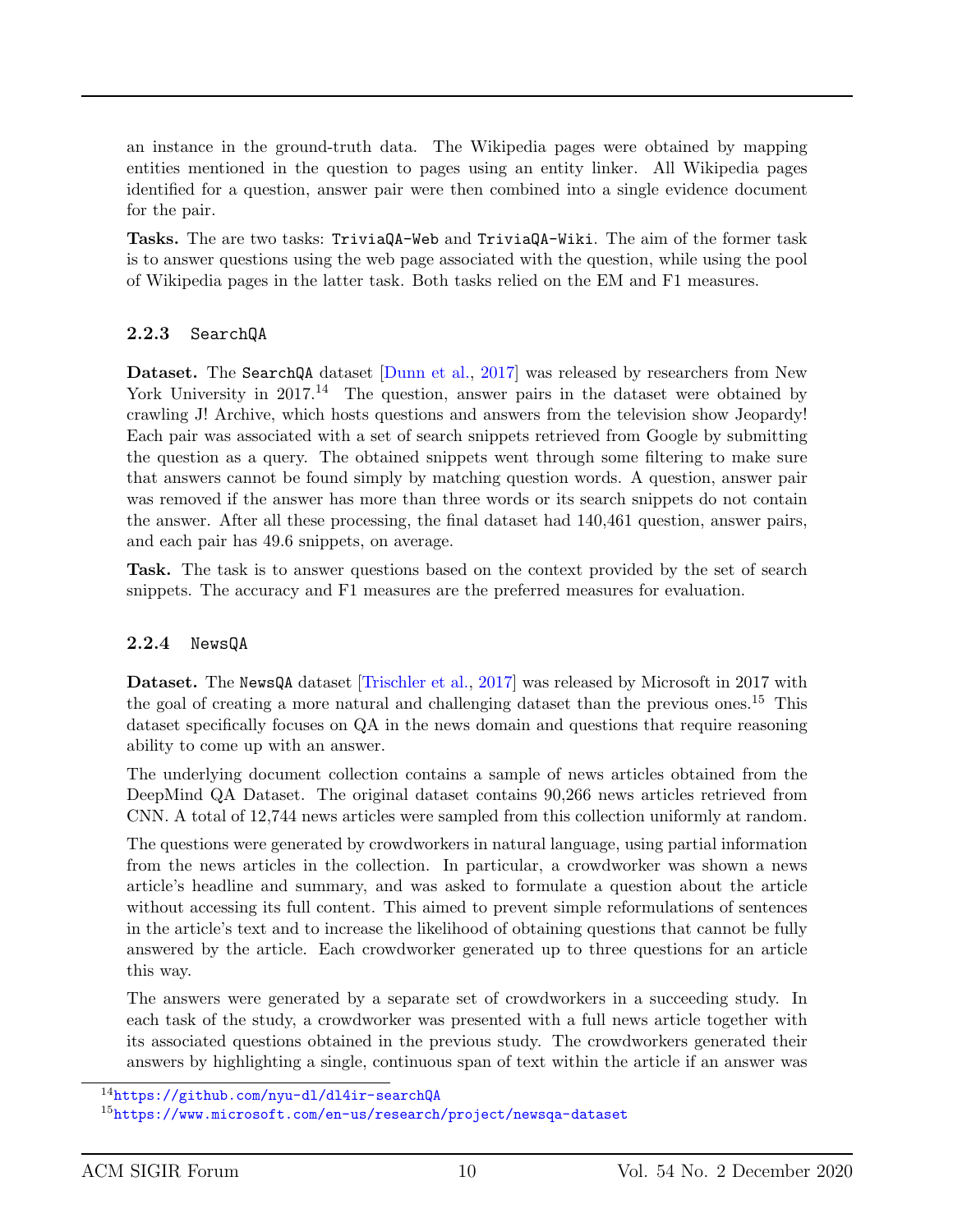available. Each question received answers from multiple crowdworkers (2.73 answers per question, on average). Question, article pairs where crowdworkers provided different answers went through a validation step, in which a third set of crowdworkers, having access to the question, full article, and the set of unique answers to the question, selected the best answer from the answer set or rejected all answers. After the validation step, 86.0% of questions had answers agreed by at least two crowdworkers. The final ground-truth contained over over 100,000 question, article, answer triplets.

Task. Given a news article and a question about the article, the task is to come up with an answer that resembles the highlighted text segment in the article (the ground-truth answer) as much as possible. A sentence-finding task was also proposed as an additional task, where the goal is to identify the sentence which contains the highlighted text segment. The evaluation is done using the EM and F1 measures.

#### 2.2.5 KorQuAD

Dataset. To the best of our knowledge, KorQuAD [\[Lim et al.,](#page-20-8) [2019\]](#page-20-8) is the only original  $QA$  datasets available in the Korean language at the moment.<sup>16</sup> It was released in 2018 by researchers from the AI Bigdata Research Center at LG CNS. The dataset was created following the methodology introduced in SQuAD [\[Rajpurkar et al.,](#page-21-3) [2018,](#page-21-3) [2016\]](#page-21-4).

The documents underlying the KorQuAD dataset are paragraphs that are extracted from 1,637 articles sampled from Korean Wikipedia articles. Great majority of the articles are sampled randomly while a small fraction is formed by high-quality articles. Paragraphs that are shorter than 300 characters or containing mathematical functions are removed, resulting in 11,268 paragraphs. For each paragraph in the dataset, six questions are generated by crowdworkers, who were instructed to generate their questions in natural language based on the content of the paragraphs assigned to them. The crowdworkers were encouraged to ask questions that require reasoning and to refrain from asking questions that involve simple translations. The answers were also generated by the crowdworkers by selecting the minimal text span that answers the question. A total of 70,079 question, answer pairs were generated this way.

Task. Since all questions in the dataset have an answer, the task is simply to attain a high overlap between the answers generated by the QA system and the highlighted text snippets in the ground truth. The EM and F1 measures are used for evaluation.

#### 2.2.6 QuAC

Dataset. QuAC, which stands for Question Answering in Context, is a conversational QA dataset [\[Choi et al.,](#page-18-6) [2018\]](#page-18-6) released in 2018 by researchers from Allen Institute for Artificial Intelligence, University of Washington, Stanford University, and UMass Amherst.<sup>17</sup> The dataset involves human conversations in the form of question, answer pairs.

The question, answer pairs are created based on sections of Wikipedia articles. The article sections in the collection are biased to those that are related to person entities as these entities

 $16$ <https://github.com/korquad/korquad.github.io>

 $17$ <https://quac.ai>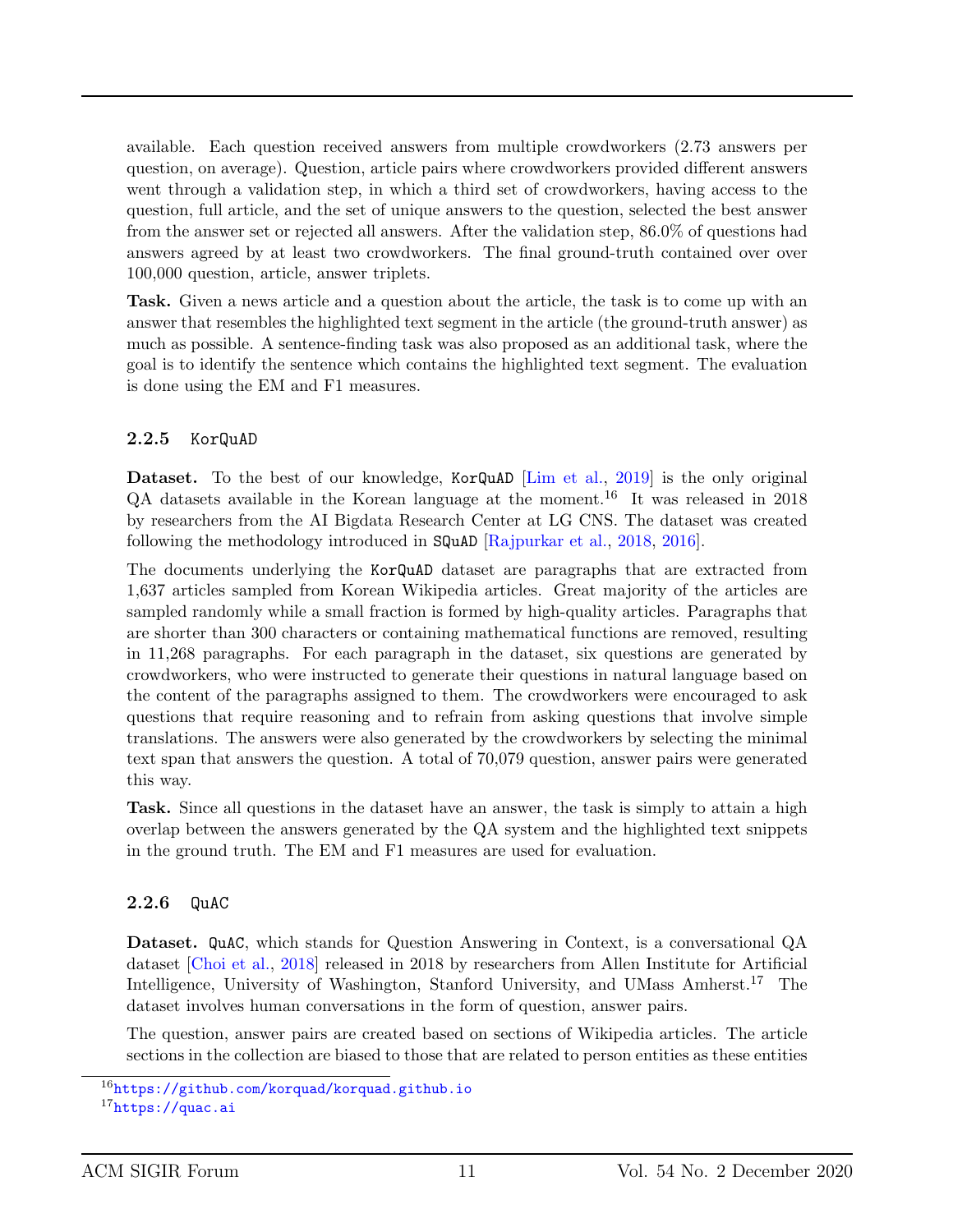are claimed to require less background knowledge for asking good questions. Moreover, articles with less than 100 inbound hyperlinks are removed from the collection.

The conversations involve a sequence of question, answer pairs that are generated by two crowdworkers who discuss an entity related to a section of a Wikipedia article. One crowdworker asks questions based on the title and the first paragraph of the Wikipedia article, while another crowdworker answers the question based on the entire section. During the process, the answerer also provides some hints to guide the asker towards more important or interesting questions. After all conversations are generated, four additional answers are obtained from different crowdworkers for every question in the conversations. All answers are provided simply by highlighting text segments in the Wikipedia article. In total, QuAC contains 98,407 questions and 13,594 conversations. Compared to other conversational QA datasets, the questions in QuAC are more open-ended.

Task. Given a question about an entity, the task is to extract an answer from a Wikipedia section related to the entity using the conversational context. Here, the context includes the entity, all question, answer pairs prior to the input question, the title and first paragraph of the Wikipedia article, and the section related to the entity. The evaluation is performed using the relatively uncommon HEQQ and HEQD measures, in addition to the commonly used F1 measure.

#### 2.2.7 CoQA

Dataset. The CoQA dataset [\[Reddy et al.,](#page-21-7) [2019\]](#page-21-7) was released by the Stanford University in 2018.<sup>18</sup> It is the first public dataset that targets the conversational QA problem.

The dataset is composed of passages and textual human conversations that involve sequences of question, answer pairs about a passage. The passages are extracted from documents obtained in seven different domains: child stories, literature, middle and high school English exams, news articles, Wikipedia articles, Reddit articles, and science articles. In order to generate more interesting conversations, the extraction of passages is biased to those that contain multiple entities and pronominal references.

Conversations are generated by pairing two crowdworkers and letting them chat about a given passage. The two crowdworkers acted as asker and answerer, generating a question, answer pair in each turn of the conversation. The askers were instructed to refrain from using the words in the passage at hand when formulating their questions in order to increase lexical diversity. On the other hand, the answerers were instructed to stick to the vocabulary in the passage as much as possible when formulating their free-form answers in order to limit the number of possible answers. When generating an answer, the answerers highlighted a contiguous text span in the passage as evidence for the answer although this information was not used in evaluation. In total, the CoQA dataset contains around 127,000 question, answer pairs spread over about 8000 conversations.

Task. Given a passage and the initial part of a conversation about the passage, the task is to generate an answer to the next question in the conversation. Most of the questions in the CoQA dataset require the use of conversation history to generate a meaningful answer. The task is more challenging than the standard QA tasks as it requires coreference resolution and pragmatic reasoning. The performance is evaluated using only the F1 measure.

<sup>18</sup><https://stanfordnlp.github.io/coqa>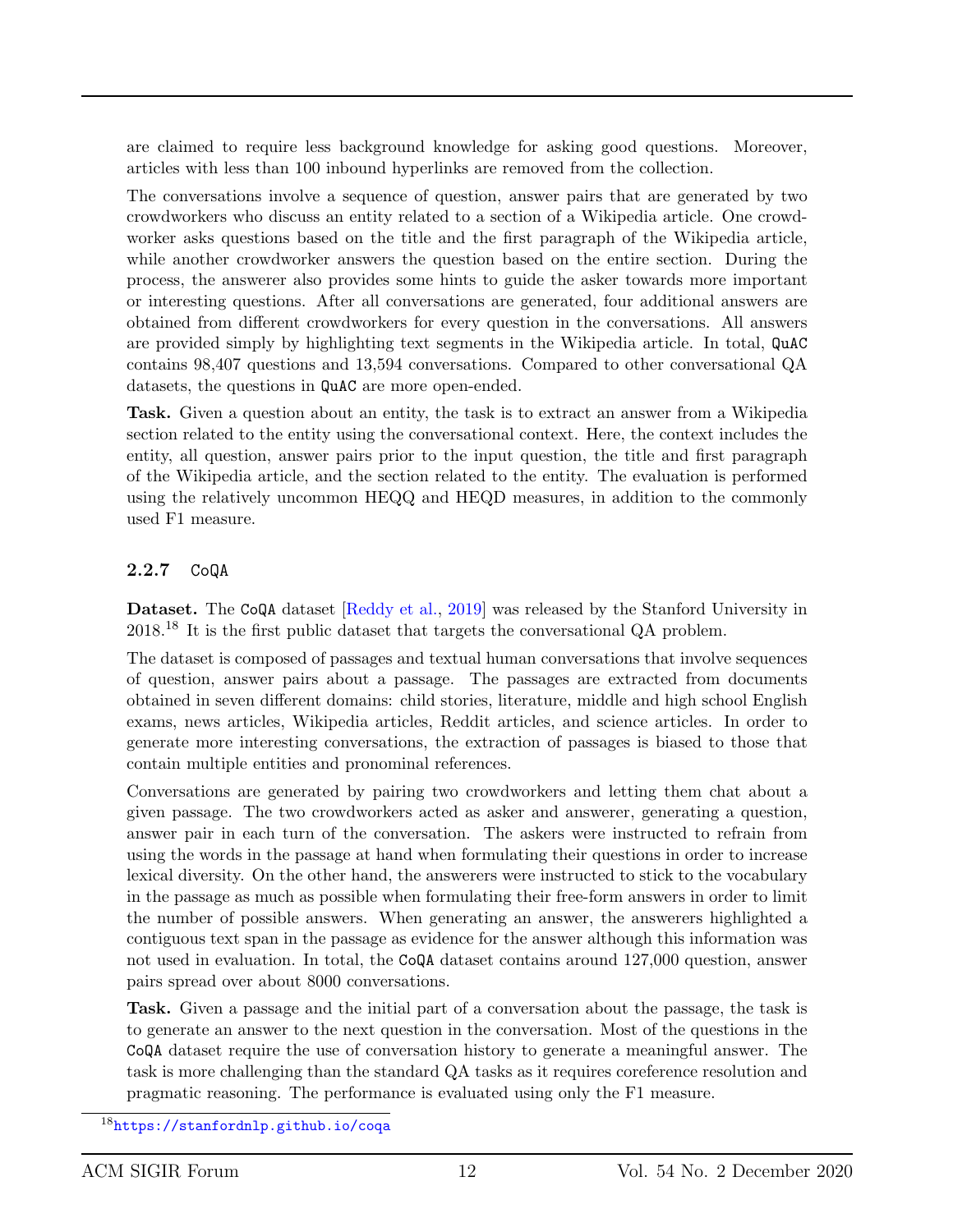#### 2.2.8 HotpotQA

Dataset. HotpotQA [\[Yang et al.,](#page-22-0) [2018\]](#page-22-0) is released in 2018 by researchers from Carnegie Mellon University, Stanford University, and Université de Montréal.<sup>19</sup> Different from most other datasets, the HotpotQA dataset focuses on multi-hop questions, which require accessing multiple documents to generate an answer, and supporting facts for answers in order to improve the explainability of QA systems.

The document collection contains pairs of supporting paragraphs extracted from manually curated Wikipedia articles, ensuring that a multi-hop question can be asked based on the pair. Also, sentences are extracted from the supporting paragraphs to form the collection of possible supporting facts.

The questions are generated by crowdworkers. In each task, a crowdworker was presented with a pair of paragraphs and instructed to ask a question that can be answered only by using both paragraphs. The answers are also generated by crowdworkers, who accompanied their answers with supporting facts (sentences) selected from the given paragraphs. The dataset contains 112,779 question, answer pairs. The training set was split into three subsets as single hop, multi-hop, and hard multi-hop depending on the nature and difficulty of questions. The development and test sets contained only hard multi-hop questions.

Task. There are two QA tasks with different settings: distractor (HotpotQA-Dist) and full wiki (HotpotQA-Full). In the distractor setting, questions are accompanied with ten paragraphs, two of which are the gold paragraphs in the ground-truth data and the rest are the best-matching paragraphs of the question retrieved from Wikipedia using a bigram tf-idf model. In the full wiki setting, the questions are accompanied with the first paragraphs of all Wikipedia articles without specifying the gold paragraphs. There is also an additional task where the goal is to find supporting facts for a provided answer, but we do not cover that task here. The performance is evaluated using the EM and F1 measures in both tasks.

#### 2.2.9 DRCD

Dataset. DRCD [\[Shao et al.,](#page-21-8) [2018\]](#page-21-8) is an extractive QA dataset specific to traditional Chinese. It was released in 2018 by Delta Electronics.<sup>20</sup> The dataset was created using the methodology proposed for the SQuAD dataset [\[Rajpurkar et al.,](#page-21-3) [2018,](#page-21-3) [2016\]](#page-21-4).

The paragraphs extracted from the top 10,000 Chinese Wikipedia pages with highest PageRank values form the context for the created questions and answers. In total, 10,014 paragraphs are extracted from 2,108 pages, removing too short or too long paragraphs. Human editors then created three to five questions per page after reading the entire page, making sure that the answer to the question is contained entirely in one of the paragraphs extracted from the page. After creating a question, the editors selected the text span that answers the question. An additional answer was obtained from a different editor for each question for the development and test sets. The final dataset contained 33,941 questions.

Task. The task is to generate answers to questions in the test set, optimizing the EM and F1 measures.

<sup>19</sup><https://hotpotqa.github.io>

<sup>20</sup><https://github.com/DRCKnowledgeTeam/DRCD>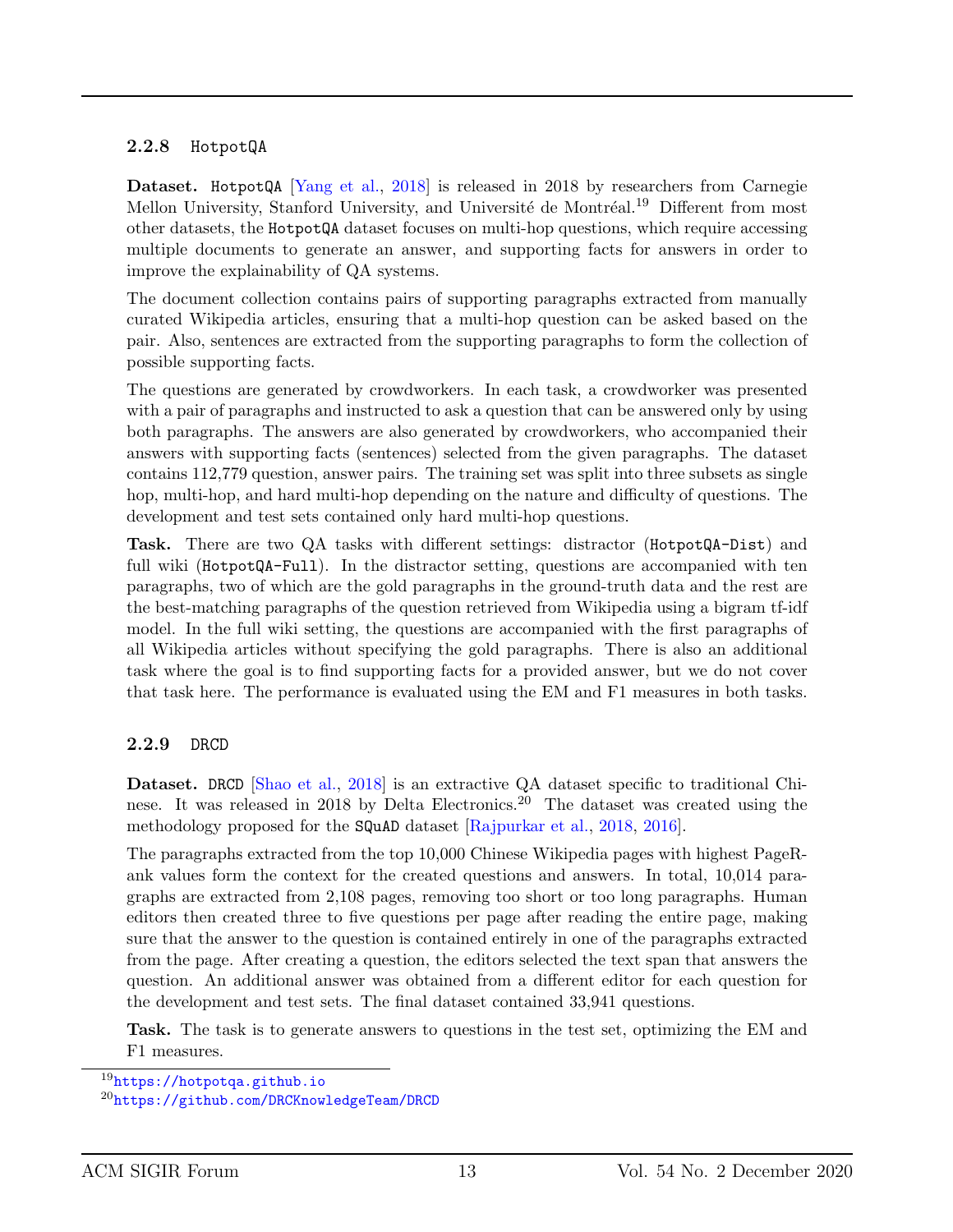#### 2.2.10 CMRC

**Dataset.** CMRC [\[Cui et al.,](#page-19-7) [2019\]](#page-19-7) is a Chinese dataset released in 2018 for extractive  $QA$ .<sup>21</sup> The underlying document collection is composed of paragraphs extracted from Chinese Wikipedia pages. The extracted paragraphs are reviewed by human editors, and those that are hard to understand, too long, or contain many non-Chinese or special characters were removed.

Questions and answers were removed from the remaining paragraphs by human editors. Each editor created no more than five questions for each passage they received. The editors were instructed to create diverse questions while avoiding textual overlap between the paragraph and questions. While creating a question, the editors also marked the text span that forms an answer to the question. Unlike the training set, which contains a single answer per question, the development, test, and challenge sets included two additional answers obtained from different editors. The challenge set differs from the test set in that it contains questions that require comprehensive reasoning over various clues in the context. To this end, the challenge set was limited to questions whose answer can be extracted from multiple sentences in the paragraph. Also, if the expected answer to the questions is an entity, the answer had to contain at least two entities of the expected entity type. The final dataset contained 19,071 questions.

Task. The objective is to generate answers to questions in the test and challenge sets, which vary in their difficulty, thus leading to two different tasks: CMR-Test and CMR-Challenge. The usual EM and F1 measures are used for evaluation, while the latter measure is modified sightly to handle Chinese text.

#### 2.2.11 NQ

Dataset. The NQ (natural questions) dataset [\[Kwiatkowski et al.,](#page-20-9) [2019\]](#page-20-9) was released by Google in 2019.<sup>22</sup> This dataset differs from SQuAD in that the answers in the ground-truth are extracted from the entire Wikipedia articles instead of sentences or passages. Therefore, the answers may be relatively longer as they can span multiple passages.

The questions are sampled from anonymized queries issued to the Google search engine. Certain heuristics were applied to select naturally occurring questions that represent real information seeking behavior. The selected questions contain at least eight words and are submitted by multiple users in a short period of time. Additional linguistic rules were used to further improve the quality of the selected questions. Finally, questions whose top five search results in Google do not include a Wikipedia page were removed from the sample.

To create the ground-truth data, annotations are obtained on question, Wikipedia article pairs, using a pool of about 50 human editors. The annotation of each pair involved three consecutive steps. First, the editors decided whether the question at hand is good (seeking facts and having an entity or explanation as a potential answer) or bad (ambiguous, incomprehensible, having false presuppositions, or not seeking facts). Second, if a question is labeled as good, the editors select the smallest HTML bounding box with sufficient information to infer an answer to the question. Bounding boxes are allowed to be paragraphs,

<sup>21</sup><https://github.com/ymcui/cmrc2018>

<sup>22</sup><https://ai.google.com/research/NaturalQuestions>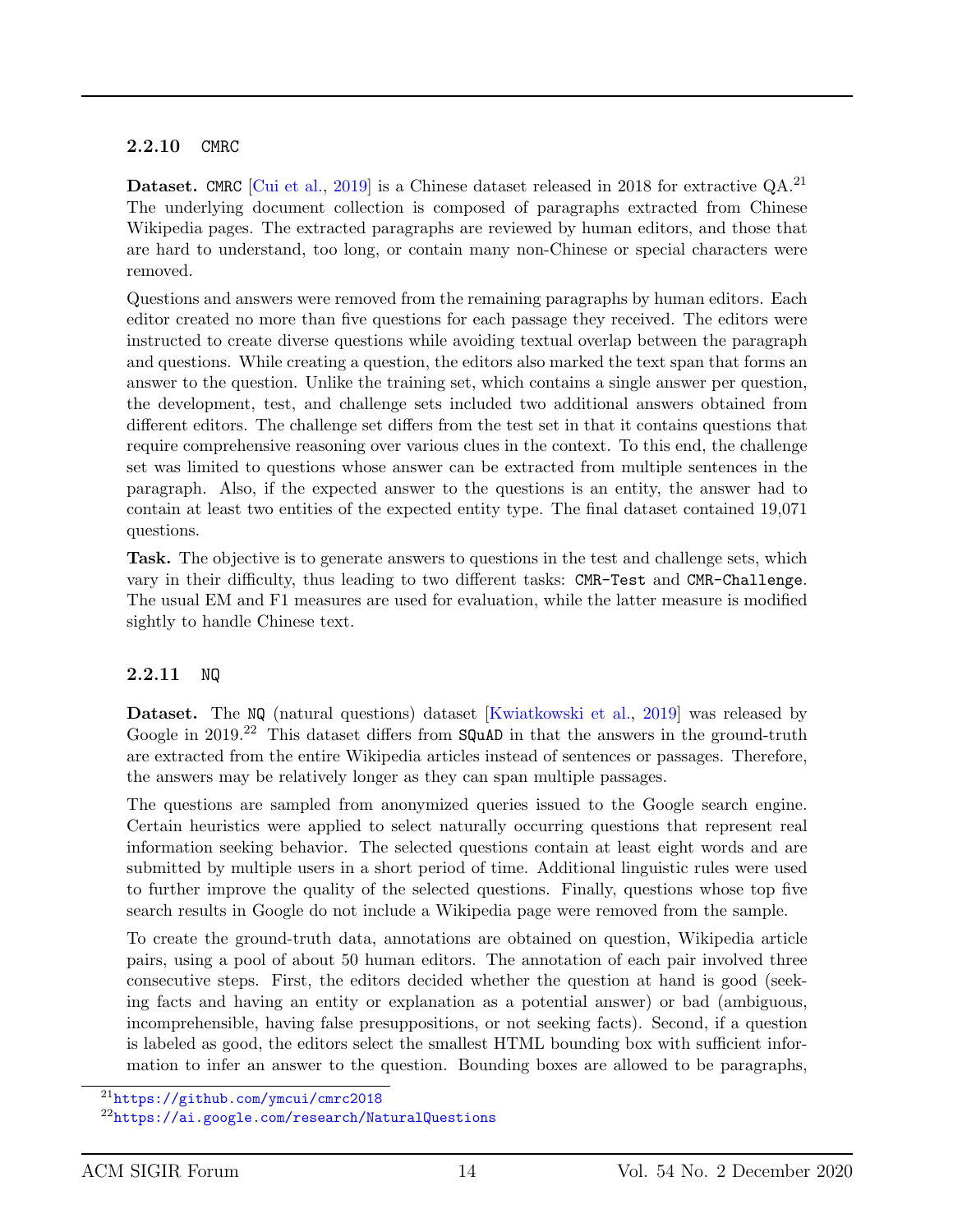tables, items in lists, or entire lists. If none of the selectable HTML bounding boxes can alone provide an answer to the question, the pair was labeled as no answer. Third, if a long answer was available for a question, a short answer (a yes/no answer or one or more entities) was extracted from the long answer. Again, if no short answer can be extracted, the pair is labeled as no answer. The released data contains 323,045 (question, Wikipedia article, long answer, short answer) quadruples. The instances in the training set have a single annotation, while those in the development and test sets have five annotations each.

Task. The data has two different QA tasks, both taking a question together with an entire Wikipedia page as input. The goal of the long answer extraction task (Long) is to decide which part of the Wikipedia page provides a complete answer to the question if any. The goal of the short answer extraction task (Short) is to extract one or more entity names as answer or to provide a simple yes/no answer. In both tasks, the systems are also expected to decide whether the question is answerable. The performance is evaluated using only the F1 measure.

#### 2.2.12 TyDiQA

Dataset. The TyDiQA dataset [\[Clark et al.,](#page-18-7) [2020\]](#page-18-7) was released by Google in 2020 in order to foster QA research for a typologically diverse set of languages.<sup>23</sup> It provides around questions and answers for 11 languages: English, Arabic, Bengali, Finnish, Indonesian, Japanese, Kiswahili, Korean, Russian, Telugu, and Thai.

The questions are generated by human editors. They were shown text segments containing the first 100 characters of Wikipedia articles and asked to generate questions that are loosely related to the displayed text segment. Each question is matched with the top Wikipedia article retrieved by Google search restricted to the Wikipedia domain of question's language. The editors were then given a question, article pair and asked to select the passage that best answers the question or indicate that no answer is available in any of the passages in the article. If there is a passage that provides an answer, however, the editors were asked to select the shortest character span that still forms a satisfactory answer to the question. In total, the dataset contains around 200,000 question, answer pairs.

Task. There are two separate tasks. The first task (passage answer task) is to predict the passage the answer is extracted from. The second task (minimal answer task) is to predict the shortest character span selected by the editors. In both tasks, the performance is evaluated by the F1 measure, while the precision and recall measures are also reported. The final measure is computed by macro-averaging the F1 measures computed for different languages, excluding English.

#### 2.2.13 FQuAD

Dataset. FQuAD is a QA dataset [\[d'Hoffschmidt et al.,](#page-19-8) [2020\]](#page-19-8) released in 2020 by researchers from Illuin Technology and ETH Zurich.<sup>24</sup> The questions and answers in the dataset are in French and created by following the methodology proposed for **SQuAD**. The dataset has two versions (1.0 and 1.1).

<sup>23</sup><https://ai.google.com/research/tydiqa>

<sup>24</sup><https://github.com/illuin-tech/FQuAD-explorer>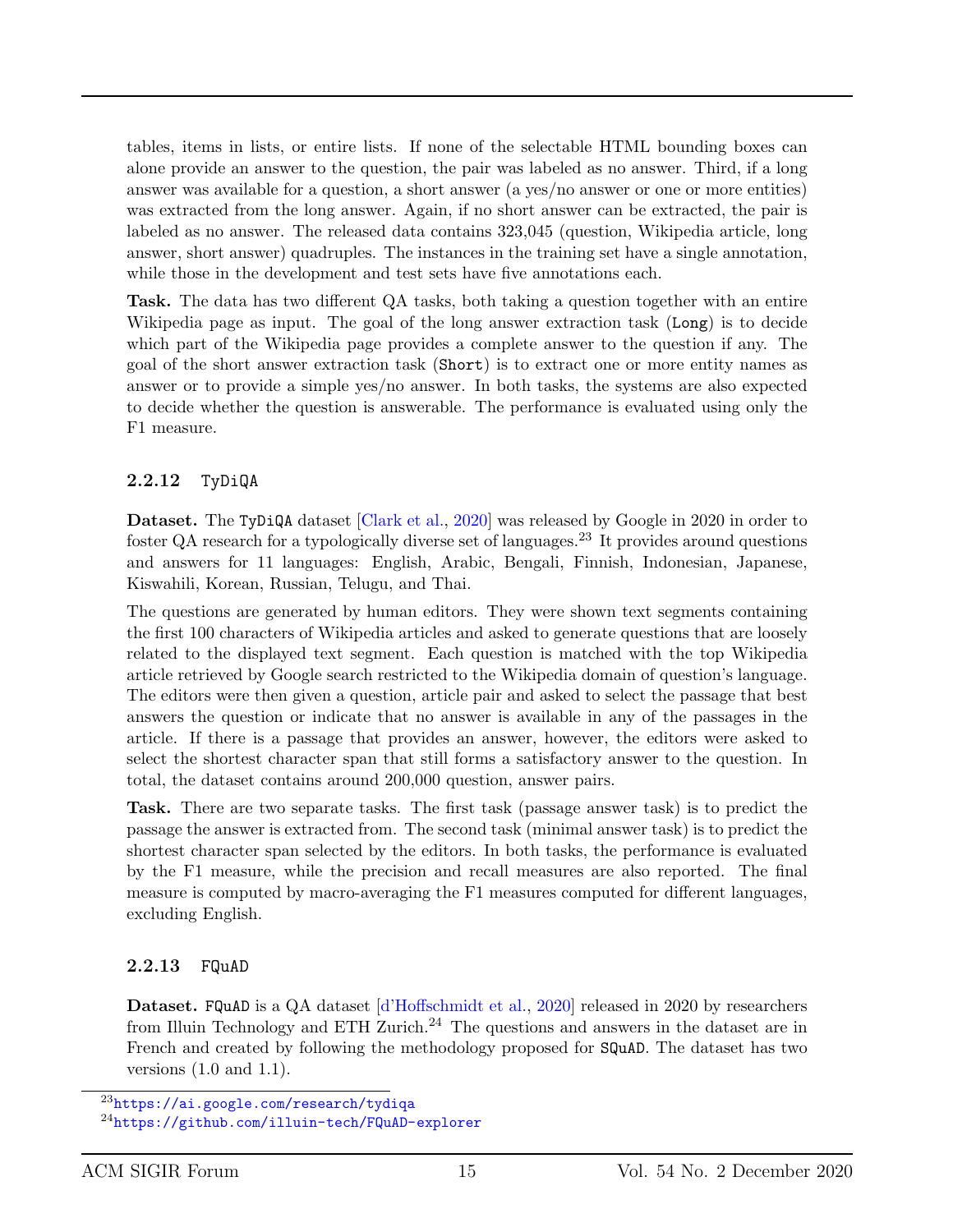The document collection is sampled from 1,769 high-quality French Wikipedia articles. The 1.0 version of the dataset includes 145 articles randomly sampled from this initial set. The 1.1 version has 181 additional, randomly sampled articles, resulting in a total of 326 articles. Paragraphs are extracted from each article, removing articles which have less than 500 characters, resulting in 6,242 and 14,908 paragraphs for the 1.0 and 1.1 versions, respectively. The crowdworkers created their questions based on the content of the paragraphs assigned to them, and they also selected the smallest text span which contains the answer. For each paragraph, three to five questions, answer pairs are created. For each question in the development and test sets, two additional answers are collected to reduce a potential annotation bias. The process resulted in 26,108 and 62,003 question, answer pairs for the 1.0 and 1.1 versions, respectively. The questions in the 1.1 version were relative more difficult than those in the 1.0 version since the crowdworkers were specifically instructed to come up with complex questions when creating the 1.1 version of the dataset.

Task. Like all other SQuAD variants, the task was to generate an answer as similar as possible to the one(s) in the ground-truth dataset. The evaluation is performed using the EM and F1 measures.

### 2.3 Retrieval-Based Question Answering Datasets

#### 2.3.1 WikiQA

Dataset. The WikiQA dataset [\[Yang et al.,](#page-21-9) [2015\]](#page-21-9) was released by Microsoft in 2015.<sup>25</sup> It is one of the earliest datasets in QA research. The document collection is based on Wikipedia as each question is associated with sentences extracted from Wikipedia articles.

The questions in the WikiQA dataset are sampled from 15 months of Bing query logs after a several steps. Question-like queries were first selected using simple heuristics (e.g., based on the presence of question words and question marks in the query). Entity queries that form false positives were then filtered out. To restrict the focus to factoid questions and improve question quality, queries that were submitted by less than five unique users or led to no clicks on at least one Wikipedia page were removed. Finally, the most frequent 3,050 questions were sampled from the remaining questions.

Each question in the sample is matched with a number of candidate sentences (potential answers) extracted from the summary section of the Wikipedia pages corresponding to the question. A question, sentence pair was labeled as correct by crowdworkers if the sentence answers the question in isolation (assuming coreferences are already resolved). Each question was labeled by three crowdworkers. Sentences with inconsistent labels were verified by additional crowdworkers, and the final labels were assigned based on majority voting. The final dataset included 3,047 questions and 29,258 sentences, of which 1,473 were labeled as correct answers for their respective questions. The dataset includes questions for which there are no correct sentences among the candidate set.

Task. The main task associated with the WikiQA dataset is to rank candidate sentences (answers) to a question in decreasing likelihood of correctness. The evaluation is done using the MAP and MRR measures. The answer triggering problem is also considered as a separate task.

 $^{25}$ <https://gist.github.com/shagunsodhani/7cf3677ff2b0028a33e6702fbd260bc5>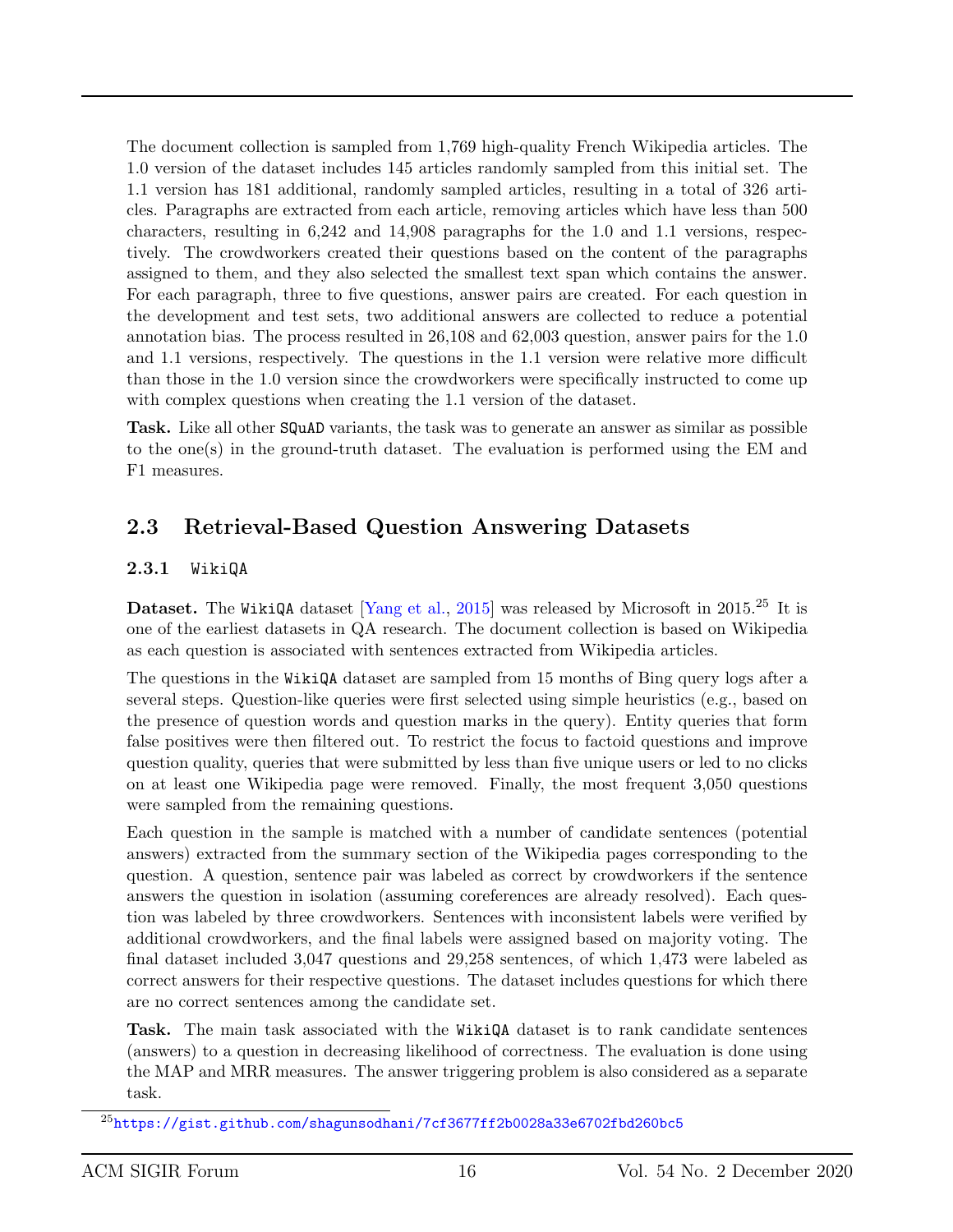#### 2.3.2 PR

Dataset. The PR dataset [\[Nguyen et al.,](#page-20-6) [2016\]](#page-20-6) was released by Microsoft in 2018. This dataset is based on the most recent version (V2.1) of the QnA dataset, described before in Section [2.1.2.](#page-3-1) It contains the same 1,010,916 user queries issued through Bing and Cortana platforms, and 8,841,823 passages (potential answers) extracted from 3,563,535 web pages.

The ground-truth involves relevance labels associated with query, passage pairs. In order to create the ground-truth, the top 1000 passages matching a query were retrieved by the BM25 heuristic. A subset of retrieved passages were then assessed by human editors. Every passage that can provide an answer to the query was labeled as relevant. Since the passages were not assessed exhaustively, unlabeled passages could be relevant or irrelevant.

Task. The ranking objective associated with the PR dataset comes in two different flavors. In the first task (Rerank), the goal is to rerank 1000 candidate passages retrieved by BM25 in decreasing order of their relevance to the query. In the second task (Full), the goal is to identify the most relevant passages by performing retrieval on the entire passage collection. The MRR@10 measures is used for evaluation.

#### 2.3.3 CAsT

Dataset. CAsT is a dataset for conversational QA, but specifically targeting a retrieval scenario.<sup>26</sup> The first and second versions of the dataset was released by TREC in 2019 and 2020, respectively. The first version of the dataset uses passages from the QnA dataset, Wikipedia articles from TREC CAR, and news articles from Washington Post as corpus. Only the first two collections are used in the second version of the dataset.

The conversations in the dataset are information centric in nature and involve pairs of questions and passages (answers) retrieved from the above-mentioned collections. The questions in the conversation are generated by human editors.

Task. The task involves understanding the conversation context and performing retrieval over the collection of passages to select and rank passages in decreasing order of the likelihood that they form an answer to a given question. Three different evaluation measures are computed: MAP, MRR, and NDCG@3.

## 3 Discussion

Measures. Interestingly, we observe that the measures used in the evaluation are clearly separated depending on the type of the QA task (Table [2\)](#page-4-0). All abstractive QA tasks use versions of the ROUGE, BLEU, and METEOR measures: ROUGE-L (7 tasks), BLEU-1 (5 tasks), BLEU-4 (3 tasks), METEOR (3 tasks), ROUGE-1 (1 task), and ROUGE-2 (1 task). The extractive QA tasks rely on completely different measures. The most common are F1 and EM, which are used in 17 and 10 tasks, respectively. Finally, retrieval-based QA tasks employ some well-known IR measures, such as MAP and MRR. It is unclear why there is such a clear cut difference in the choice of measures for abstractive and extractive QA tasks, as technically it is possible to interchange the measures.

 $^{26}$ <http://www.treccast.ai>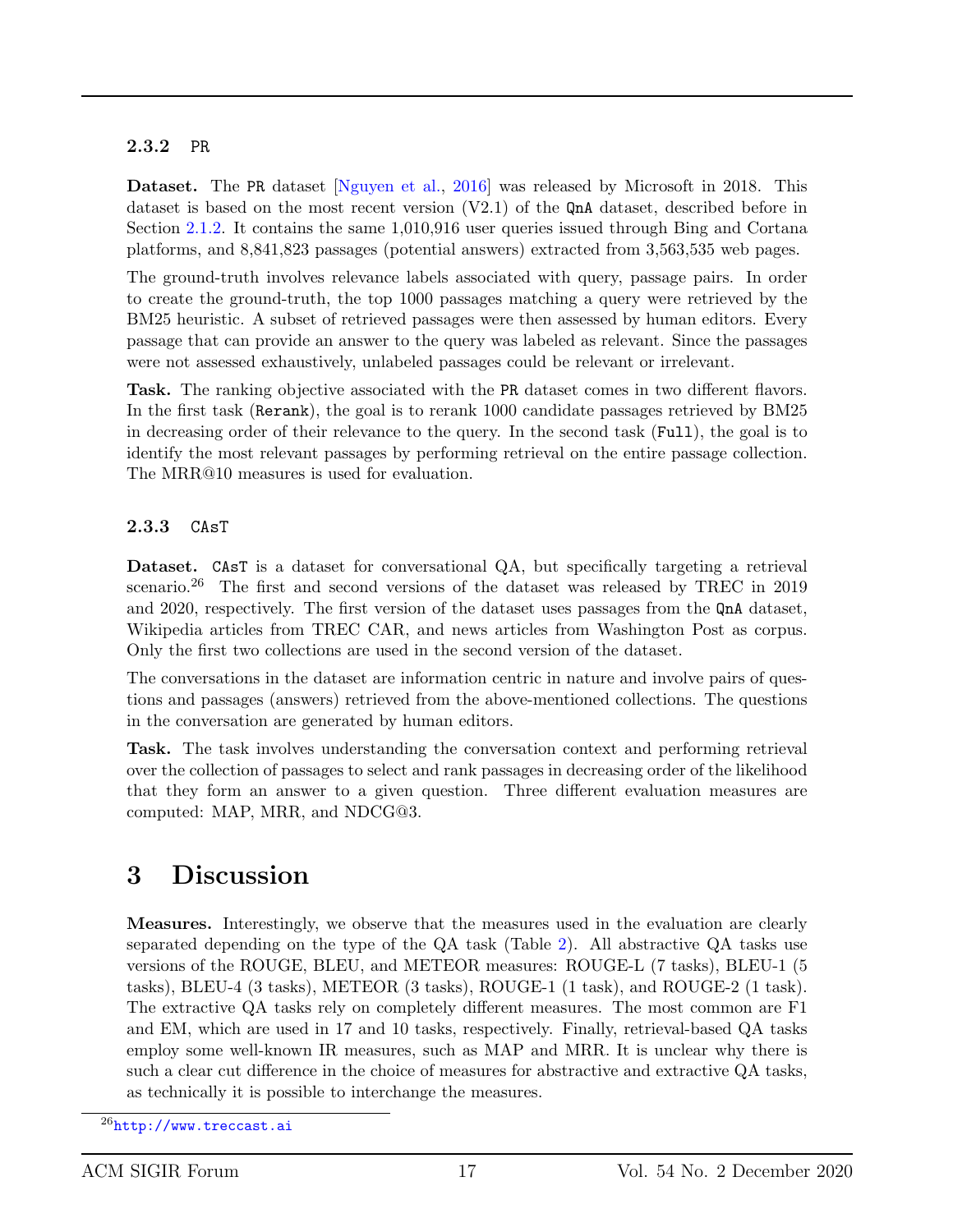Current leaders. 15 of the 41 task leaders shown in Table [4](#page-6-0) are anonymous or could not be resolved to a specific institution. Interestingly, all remaining 26 leaders are research labs of companies, not including even a single university. This may point at the significant progress done in the industry in the field of artificial intelligence, compared to the academia. At the country level, China and the USA have the largest numbers of leaders with 14 and 6 leaders, respectively. Korea, Japan, and France each contribute with two leaders. These results validate the leading role of China and the USA.

System performance. The system performance values reported in the leaderboards vary considerably (Table [4\)](#page-6-0). As an example, the reported ROGUE-L measure values vary between 24.3 and 78.3 for the abstractive QA tasks, while the F1 measure varies between 60.18 and 95.57 for the extractive QA tasks. The high variation is potentially due to differences in the underlying document collections and question generation process, as well as factors such as answer length and language. Similarly, a comparison between abstractive and extractive QA tasks is not possible due the disjoint set of measures used.

Human performance. A comparison of reported human performance values across different tasks also appears infeasible. This is not only because of the intrinsic features of the datasets, but is also due to the many different ways the human performance values are computed. For example, in certain cases, the human performance is evaluated using nonprofessional assessors over professionally labeled ground-truth data while, in other cases, a subset of the assessors who created the ground-truth data are used to compute the human performance. The number of assessors and averaging is also done in different ways. Not having a standard way to compute the human performance renders comparisons between system and human performance difficult as well. Currently, in about half of the cases where a human performance measure is reported (14 of 26 cases), the system performance is reported to exceed the human performance. It is unclear whether the human performance values reported in all those cases are actually strong baselines. We clearly see an urgent need to standardize the process to compute the human performance in QA tasks.

Wishlist. For many years, the industry had been quite reluctant to release datasets (in particular, large query/question samples) that would facilitate QA research. This has started to change in recent years as major search engine companies, such as Bing, Google, and Baidu, started releasing large, real-life datasets for QA research. We hope this trend to continue in the future. We also hope to see richer datasets including query-level and page-level user engagement data, such as clicks and dwell time, which may facilitate further research in QA. Releasing large-scale mouse tracking data obtained from a real-life QA system is another interesting possibility. Finally, large-scale conversational QA datasets, which can be released by social media companies, will be a great contribution to the research community.

## 4 Conclusion

To the best of our knowledge, we have presented the most recent and largest review of publicly available datasets used in QA research, providing pointers to related online information. We have provided background information about the way questions and answers in each dataset are created. Moreover, we surveyed the available online QA challenges and the current leaders in each challenge as well as reported human performance values. We hope our review to be useful to the NLP and IR communities.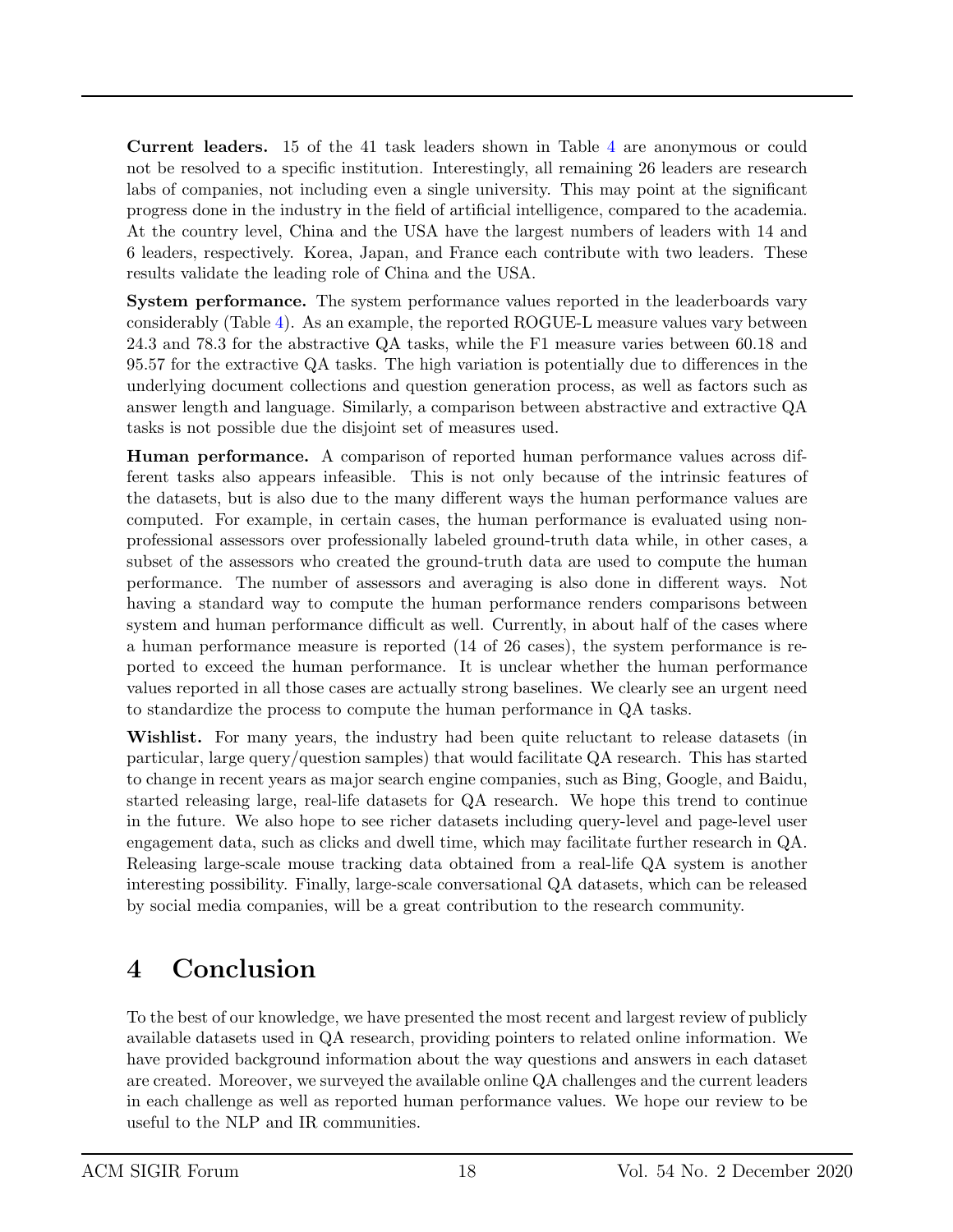## Acknowledgment

We thank Yiqun Liu and Zhijing Wu from Tsinghua University for their feedback on Chinese question answering datasets.

## References

- <span id="page-18-4"></span>Mikel Artetxe, Sebastian Ruder, and Dani Yogatama. On the cross-lingual transferability of monolingual representations. In Dan Jurafsky, Joyce Chai, Natalie Schluter, and Joel R. Tetreault, editors, *Proceedings of the 58th Annual Meeting of the Association for* Computational Linguistics, pages 4623–4637. Association for Computational Linguistics, 2020.
- <span id="page-18-1"></span>Ondrej Bajgar, Rudolf Kadlec, and Jan Kleindienst. Embracing data abundance: Booktest dataset for reading comprehension. CoRR, abs/1610.00956, 2016.
- <span id="page-18-5"></span>Dominique Brunato, Martina Valeriani, and Felice Dell'Orletta. DARC-IT: a DAtaset for reading comprehension in ITalian. In Elena Cabrio, Alessandro Mazzei, and Fabio Tamburini, editors, Proceedings of the Fifth Italian Conference on Computational Linguistics, volume 2253 of CEUR Workshop Proceedings. CEUR-WS.org, 2018.
- <span id="page-18-3"></span>Casimiro Pio Carrino, Marta R. Costa-jussà, and José A. R. Fonollosa. Automatic spanish translation of SQuAD dataset for multi-lingual question answering. In Nicoletta Calzolari, Frédéric Béchet, Philippe Blache, Khalid Choukri, Christopher Cieri, Thierry Declerck, Sara Goggi, Hitoshi Isahara, Bente Maegaard, Joseph Mariani, Hélène Mazo, Asunción Moreno, Jan Odijk, and Stelios Piperidis, editors, Proceedings of The 12th Language Resources and Evaluation Conference, pages 5515–5523. European Language Resources Association, 2020.
- <span id="page-18-6"></span>Eunsol Choi, He He, Mohit Iyyer, Mark Yatskar, Wen-tau Yih, Yejin Choi, Percy Liang, and Luke Zettlemoyer. QuAC: Question answering in context. In Proceedings of the 2018 Conference on Empirical Methods in Natural Language Processing, pages 2174–2184, Brussels, Belgium, October-November 2018. Association for Computational Linguistics.
- <span id="page-18-7"></span>Jonathan H. Clark, Jennimaria Palomaki, Vitaly Nikolaev, Eunsol Choi, Dan Garrette, Michael Collins, and Tom Kwiatkowski. TyDi QA: A benchmark for information-seeking question answering in typologically diverse languages. Transactions of the Association for Computational Linguistics, 8:454–470, 2020.
- <span id="page-18-0"></span>Daniel Cohen and W. Bruce Croft. End to end long short term memory networks for nonfactoid question answering. In *Proceedings of the 2016 ACM International Conference on* the Theory of Information Retrieval, page 143?146, New York, NY, USA, 2016. Association for Computing Machinery.
- <span id="page-18-2"></span>Yiming Cui, Ting Liu, Zhipeng Chen, Shijin Wang, and Guoping Hu. Consensus attentionbased neural networks for chinese reading comprehension. In Proceedings of COLING 2016, the 26th International Conference on Computational Linguistics: Technical Papers, pages 1777–1786, Osaka, Japan, 2016.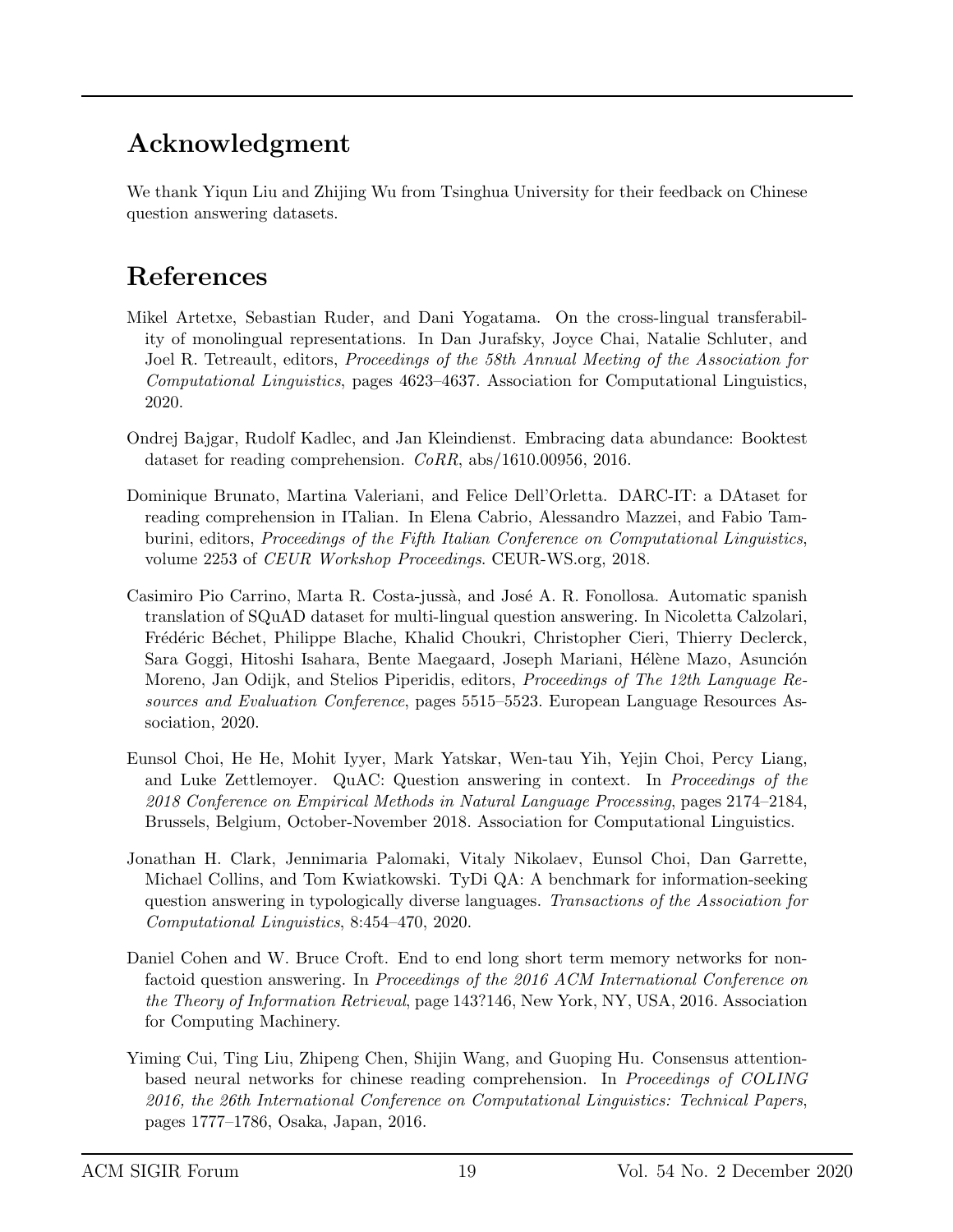- <span id="page-19-7"></span>Yiming Cui, Ting Liu, Wanxiang Che, Li Xiao, Zhipeng Chen, Wentao Ma, Shijin Wang, and Guoping Hu. A span-extraction dataset for Chinese machine reading comprehension. In Proceedings of the 2019 Conference on Empirical Methods in Natural Language Processing and the 9th International Joint Conference on Natural Language Processing, pages 5883– 5889, Hong Kong, China, November 2019. Association for Computational Linguistics.
- <span id="page-19-8"></span>Martin d'Hoffschmidt, Wacim Belblidia, Quentin Heinrich, Tom Brendlé, and Maxime Vidal. FQuAD: French question answering dataset. In Findings of the Association for Computational Linguistics: EMNLP 2020, pages 1193–1208, Online, November 2020. Association for Computational Linguistics.
- <span id="page-19-6"></span>Matthew Dunn, Levent Sagun, Mike Higgins, V. Ugur Güney, Volkan Cirik, and Kyunghyun Cho. Searchqa: A new q&a dataset augmented with context from a search engine.  $CoRR$ , abs/1704.05179, 2017.
- <span id="page-19-3"></span>Pavel Efimov, Andrey Chertok, Leonid Boytsov, and Pavel Braslavski. SberQuAD - russian reading comprehension dataset: Description and analysis. In Avi Arampatzis, Evangelos Kanoulas, Theodora Tsikrika, Stefanos Vrochidis, Hideo Joho, Christina Lioma, Carsten Eickhoff, Aurélie Névéol, Linda Cappellato, and Nicola Ferro, editors, *Proceedings of 11th* International Conference of the CLEF Association - Experimental IR Meets Multilinguality, Multimodality, and Interaction, volume 12260 of Lecture Notes in Computer Science, pages 3–15. Springer, 2020.
- <span id="page-19-5"></span>Angela Fan, Yacine Jernite, Ethan Perez, David Grangier, Jason Weston, and Michael Auli. ELI5: Long form question answering. In Proceedings of the 57th Annual Meeting of the Association for Computational Linguistics, pages 3558–3567, Florence, Italy, July 2019. Association for Computational Linguistics.
- <span id="page-19-0"></span>Helia Hashemi, Mohammad Aliannejadi, Hamed Zamani, and W. Bruce Croft. ANTIQUE: A non-factoid question answering benchmark. In Joemon M. Jose, Emine Yilmaz, João Magalhães, Pablo Castells, Nicola Ferro, Mário J. Silva, and Flávio Martins, editors, Proceedings of the 42nd European Conference on IR Research - Advances in Information Retrieval, volume 12036 of Lecture Notes in Computer Science, pages 166–173. Springer, 2020.
- <span id="page-19-4"></span>Wei He, Kai Liu, Jing Liu, Yajuan Lyu, Shiqi Zhao, Xinyan Xiao, Yuan Liu, Yizhong Wang, Hua Wu, Qiaoqiao She, Xuan Liu, Tian Wu, and Haifeng Wang. DuReader: a chinese machine reading comprehension dataset from real-world applications. In Eunsol Choi, Minjoon Seo, Danqi Chen, Robin Jia, and Jonathan Berant, editors, Proceedings of the Workshop on Machine Reading for Question Answering@ACL 2018, Melbourne, Australia, July 19, 2018, pages 37–46. Association for Computational Linguistics, 2018.
- <span id="page-19-1"></span>Karl Moritz Hermann, Tomáš Kočiský, Edward Grefenstette, Lasse Espeholt, Will Kay, Mustafa Suleyman, and Phil Blunsom. Teaching machines to read and comprehend. In Proceedings of the 28th International Conference on Neural Information Processing Systems, pages 1693–1701, Cambridge, MA, USA, 2015. MIT Press.
- <span id="page-19-2"></span>Felix Hill, Antoine Bordes, Sumit Chopra, and Jason Weston. The goldilocks principle: Reading children's books with explicit memory representations. In Yoshua Bengio and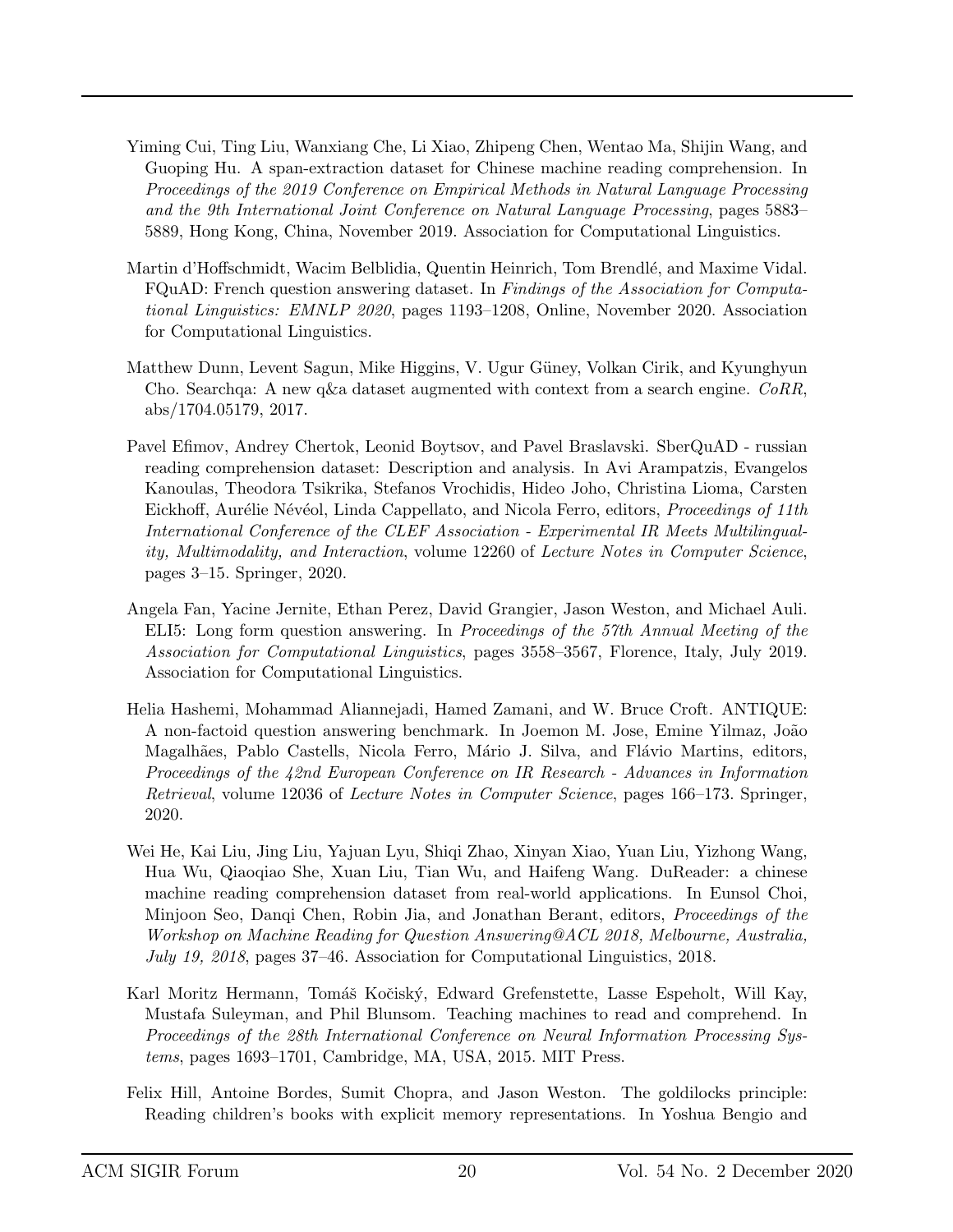Yann LeCun, editors, *Proceedings of the 4th International Conference on Learning Repre*sentations, 2016.

- <span id="page-20-7"></span>Mandar Joshi, Eunsol Choi, Daniel Weld, and Luke Zettlemoyer. TriviaQA: A large scale distantly supervised challenge dataset for reading comprehension. In *Proceedings of the* 55th Annual Meeting of the Association for Computational Linguistics (Volume 1: Long Papers), pages 1601–1611, Vancouver, Canada, July 2017. Association for Computational Linguistics.
- <span id="page-20-0"></span>Daniel Keysers, Nathanael Schärli, Nathan Scales, Hylke Buisman, Daniel Furrer, Sergii Kashubin, Nikola Momchev, Danila Sinopalnikov, Lukasz Stafiniak, Tibor Tihon, Dmitry Tsarkov, Xiao Wang, Marc van Zee, and Olivier Bousquet. Measuring compositional generalization: A comprehensive method on realistic data. In 8th International Conference on Learning Representations. OpenReview.net, 2020.
- <span id="page-20-5"></span>Tomáš Kočiský, Jonathan Schwarz, Phil Blunsom, Chris Dyer, Karl Moritz Hermann, Gábor Melis, and Edward Grefenstette. The NarrativeQA reading comprehension challenge. Transactions of the Association for Computational Linguistics, 6:317–328, 2018.
- <span id="page-20-1"></span>Vladislav Korablinov and Pavel Braslavski. RuBQ: A russian dataset for question answering over wikidata. CoRR, abs/2005.10659, 2020.
- <span id="page-20-9"></span>Tom Kwiatkowski, Jennimaria Palomaki, Olivia Redfield, Michael Collins, Ankur Parikh, Chris Alberti, Danielle Epstein, Illia Polosukhin, Jacob Devlin, Kenton Lee, Kristina Toutanova, Llion Jones, Matthew Kelcey, Ming-Wei Chang, Andrew M. Dai, Jakob Uszkoreit, Quoc Le, and Slav Petrov. Natural questions: A benchmark for question answering research. Transactions of the Association for Computational Linguistics, 7:452–466, March 2019.
- <span id="page-20-2"></span>Guokun Lai, Qizhe Xie, Hanxiao Liu, Yiming Yang, and Eduard Hovy. RACE: Large-scale ReAding comprehension dataset from examinations. In Proceedings of the 2017 Conference on Empirical Methods in Natural Language Processing, pages 785–794, Copenhagen, Denmark, September 2017. Association for Computational Linguistics.
- <span id="page-20-3"></span>Kyungjae Lee, Kyoungho Yoon, Sunghyun Park, and Seung-won Hwang. Semi-supervised training data generation for multilingual question answering. In *Proceedings of the Eleventh* International Conference on Language Resources and Evaluation. European Language Resources Association (ELRA), May 2018.
- <span id="page-20-4"></span>Patrick Lewis, Barlas Oguz, Ruty Rinott, Sebastian Riedel, and Holger Schwenk. MLQA: Evaluating cross-lingual extractive question answering. In Proceedings of the 58th Annual Meeting of the Association for Computational Linguistics, pages 7315–7330, Online, July 2020. Association for Computational Linguistics.
- <span id="page-20-8"></span>Seungyoung Lim, Myungji Kim, and Jooyoul Lee. KorQuAD1.0: Korean QA dataset for machine reading comprehension, 2019.
- <span id="page-20-6"></span>Tri Nguyen, Mir Rosenberg, Xia Song, Jianfeng Gao, Saurabh Tiwary, Rangan Majumder, and Li Deng. MS MARCO: A human generated MAchine reading COmprehension dataset.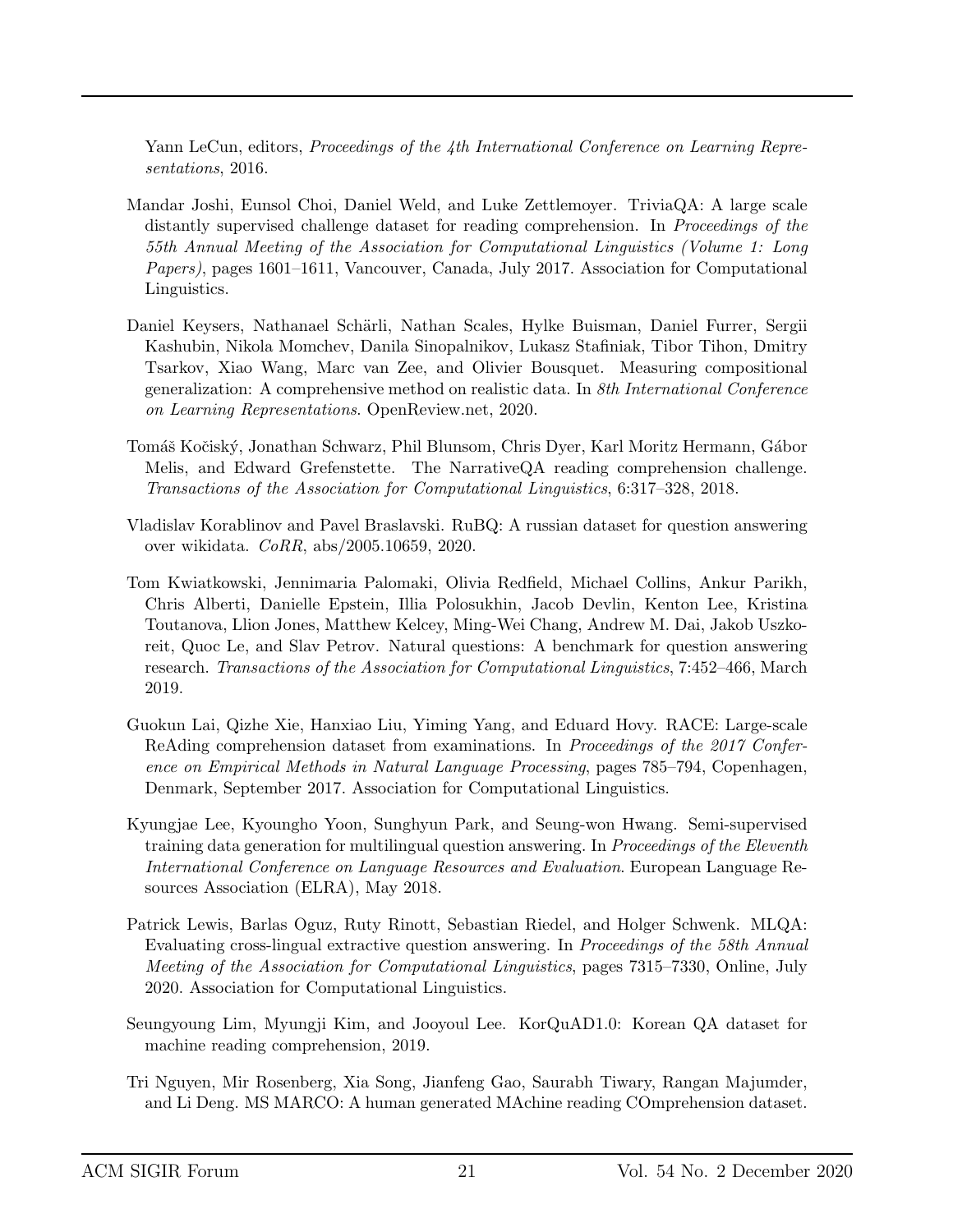In Tarek Richard Besold, Antoine Bordes, Artur S. d'Avila Garcez, and Greg Wayne, editors, Proceedings of the Workshop on Cognitive Computation: Integrating Neural and Symbolic Approaches, volume 1773 of CEUR Workshop Proceedings. CEUR-WS.org, December 2016.

- <span id="page-21-0"></span>Takeshi Onishi, Hai Wang, Mohit Bansal, Kevin Gimpel, and David McAllester. Who did what: A large-scale person-centered cloze dataset. In *Proceedings of the 2016 Conference* on Empirical Methods in Natural Language Processing, pages 2230–2235, Austin, Texas, November 2016. Association for Computational Linguistics.
- <span id="page-21-4"></span>Pranav Rajpurkar, Jian Zhang, Konstantin Lopyrev, and Percy Liang. SQuAD: 100,000+ questions for machine comprehension of text. In Proceedings of the 2016 Conference on Empirical Methods in Natural Language Processing, pages 2383–2392, Austin, Texas, November 2016. Association for Computational Linguistics.
- <span id="page-21-3"></span>Pranav Rajpurkar, Robin Jia, and Percy Liang. Know what you don't know: Unanswerable questions for SQuAD. In Proceedings of the 56th Annual Meeting of the Association for Computational Linguistics (Volume 2: Short Papers), pages 784–789, Melbourne, Australia, July 2018. Association for Computational Linguistics.
- <span id="page-21-7"></span>Siva Reddy, Danqi Chen, and Christopher D. Manning. CoQA: A conversational question answering challenge. Transactions of the Association for Computational Linguistics, 7: 249–266, March 2019.
- <span id="page-21-1"></span>Matthew Richardson, Christopher J.C. Burges, and Erin Renshaw. MCTest: A challenge dataset for the open-domain machine comprehension of text. In *Proceedings of the 2013* Conference on Empirical Methods in Natural Language Processing, pages 193–203, Seattle, Washington, USA, October 2013. Association for Computational Linguistics.
- <span id="page-21-8"></span>Chih-Chieh Shao, Trois Liu, Yuting Lai, Yiying Tseng, and Sam Tsai. DRCD: a chinese machine reading comprehension dataset. CoRR, abs/1806.00920, 2018.
- <span id="page-21-6"></span>Adam Trischler, Tong Wang, Xingdi Yuan, Justin Harris, Alessandro Sordoni, Philip Bachman, and Kaheer Suleman. NewsQA: A machine comprehension dataset. In *Proceedings* of the 2nd Workshop on Representation Learning for NLP, pages 191–200, Vancouver, Canada, August 2017. Association for Computational Linguistics.
- <span id="page-21-2"></span>Ellen M. Voorhees and Dawn M. Tice. Building a question answering test collection. In Proceedings of the 23rd Annual International ACM SIGIR Conference on Research and Development in Information Retrieval, pages 200–207, New York, NY, USA, 2000. Association for Computing Machinery. ISBN 1581132263.
- <span id="page-21-5"></span>Wenhan Xiong, Jiawei Wu, Hong Wang, Vivek Kulkarni, Mo Yu, Shiyu Chang, Xiaoxiao Guo, and William Yang Wang. TWEETQA: A social media focused question answering dataset. In Proceedings of the 57th Annual Meeting of the Association for Computational Linguistics, pages 5020–5031, Florence, Italy, July 2019. Association for Computational Linguistics.
- <span id="page-21-9"></span>Yi Yang, Wen-tau Yih, and Christopher Meek. WikiQA: A challenge dataset for opendomain question answering. In Proceedings of the 2015 Conference on Empirical Methods